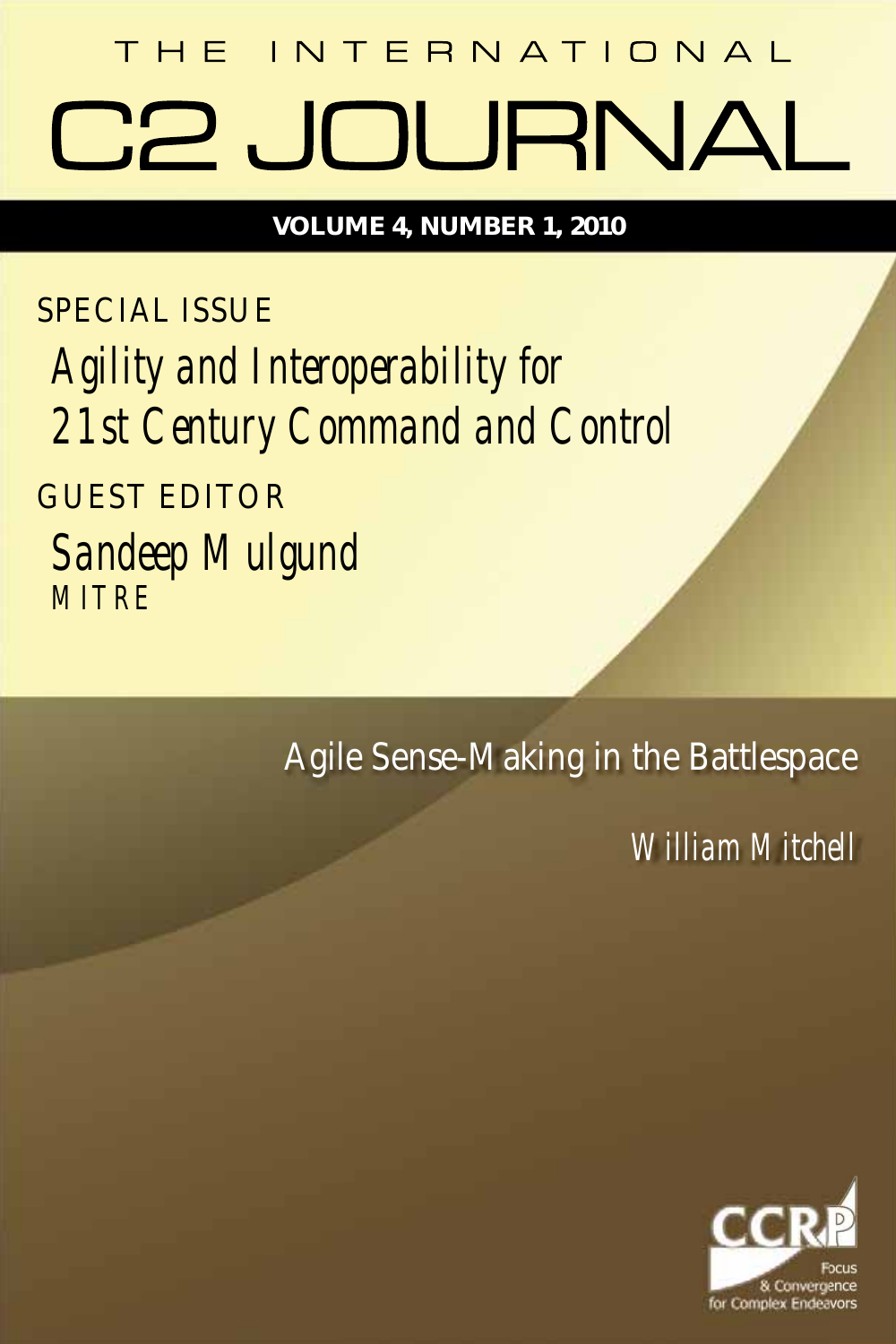#### **THE INTERNATIONAL C2 JOURNAL**

David S. Alberts, Chairman of the Editorial Board, *OASD-NII, CCRP*

#### **The Editorial Board**

Berndt Brehmer (SWE), *Swedish National Defence College* Reiner Huber (GER), *Universitaet der Bundeswehr Muenchen* Viggo Lemche (DEN), *Danish Defence Acquisition and Logistics Organization* James Moffat (UK), *Defence Science and Technology Laboratory (DSTL)* Sandeep Mulgund (USA), *The MITRE Corporation* Mark Nissen (USA), *Naval Postgraduate School* Ross Pigeau (CAN), *Defence Research and Development Canada (DRDC)* Mink Spaans (NED), *TNO Defence, Security and Safety* Andreas Tolk (USA), *Old Dominion University*

#### **About the Journal**

The International C2 Journal was created in 2006 at the urging of an international group of command and control professionals including individuals from academia, industry, government, and the military. The Command and Control Research Program (CCRP, of the U.S. Office of the Assistant Secretary of Defense for Networks and Information Integration, or OASD-NII) responded to this need by bringing together interested professionals to shape the purpose and guide the execution of such a journal. Today, the Journal is overseen by an Editorial Board comprising representatives from many nations.

Opinions, conclusions, and recommendations expressed or implied within are solely those of the authors. They do not necessarily represent the views of the Department of Defense, or any other U.S. Government agency.

**Rights and Permissions:** All articles published in the International C2 Journal remain the intellectual property of the authors and may not be distributed or sold without the express written consent of the authors.

#### **For more information**

Visit us online at: www.dodccrp.org Contact our staff at: publications@dodccrp.org

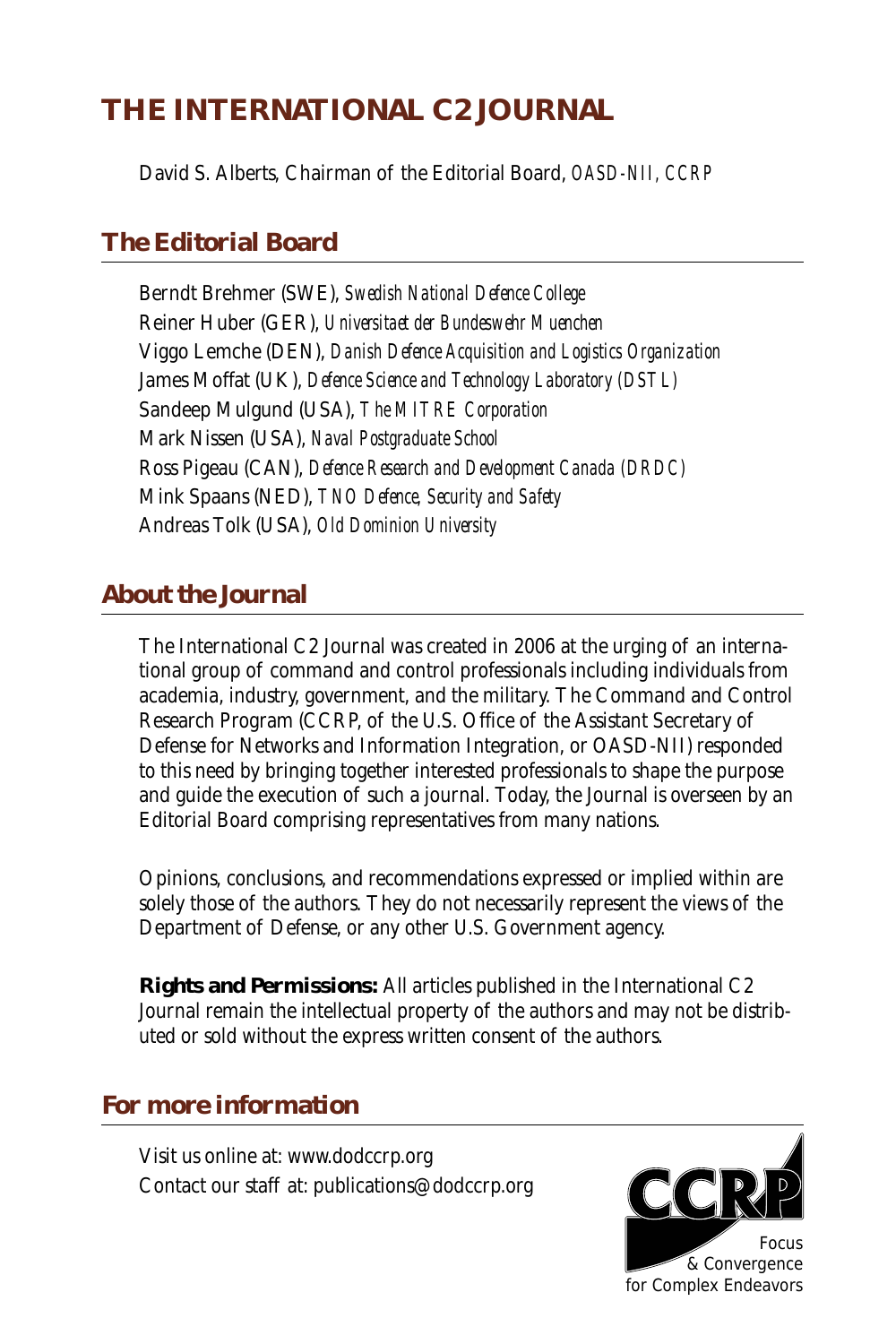### **Agile Sense-Making in the Battlespace**

*Dr. William Mitchell (Royal Danish Defence College, DK)*

#### **Abstract**

It is intended that this article be a contribution to the current Command and Control (C2) focus on power to edge principles, and the search for agility through self-synchronization. It adopts a social constructivist approach, drawing a great deal of input from political science for its theoretical foundation. In this regard, the article recognizes the fundamental ontological shift from our previous understanding of strategic interaction based primarily on calculations from the physical domain, to modern warfare that depicts two interacting domains for strategic reference, one physical and the other cognitive (or ideational). It sees the skills of battlespace intelligence analyst as the key to sense-making agility in fighting complex conflicts. Then drawing on a constructivist understanding and examples from a complex battlespace, it will suggest three mutually supporting analytical skill-sets for further experiment and research to promote analytical agility: Network philosophy; hypotheses generation and evaluation; and iterative model generation. It suggests that developing these generic skills in our military intelligence analysts will contribute greatly to building a more agile sense-making capacity within our warfighting organizations.

#### **Introduction**

C2 research to date has seen a wide variety of theoretical traditions applied to common challenges of the modern battlespace, with a refreshing undercurrent of pragmatism facilitating the development of knowledge. For example, the mathematical functional approaches of James Moffat (2003) and the linear approaches of Thomas J. Czerwinski (1998) versus the introduction of the 6 attributes of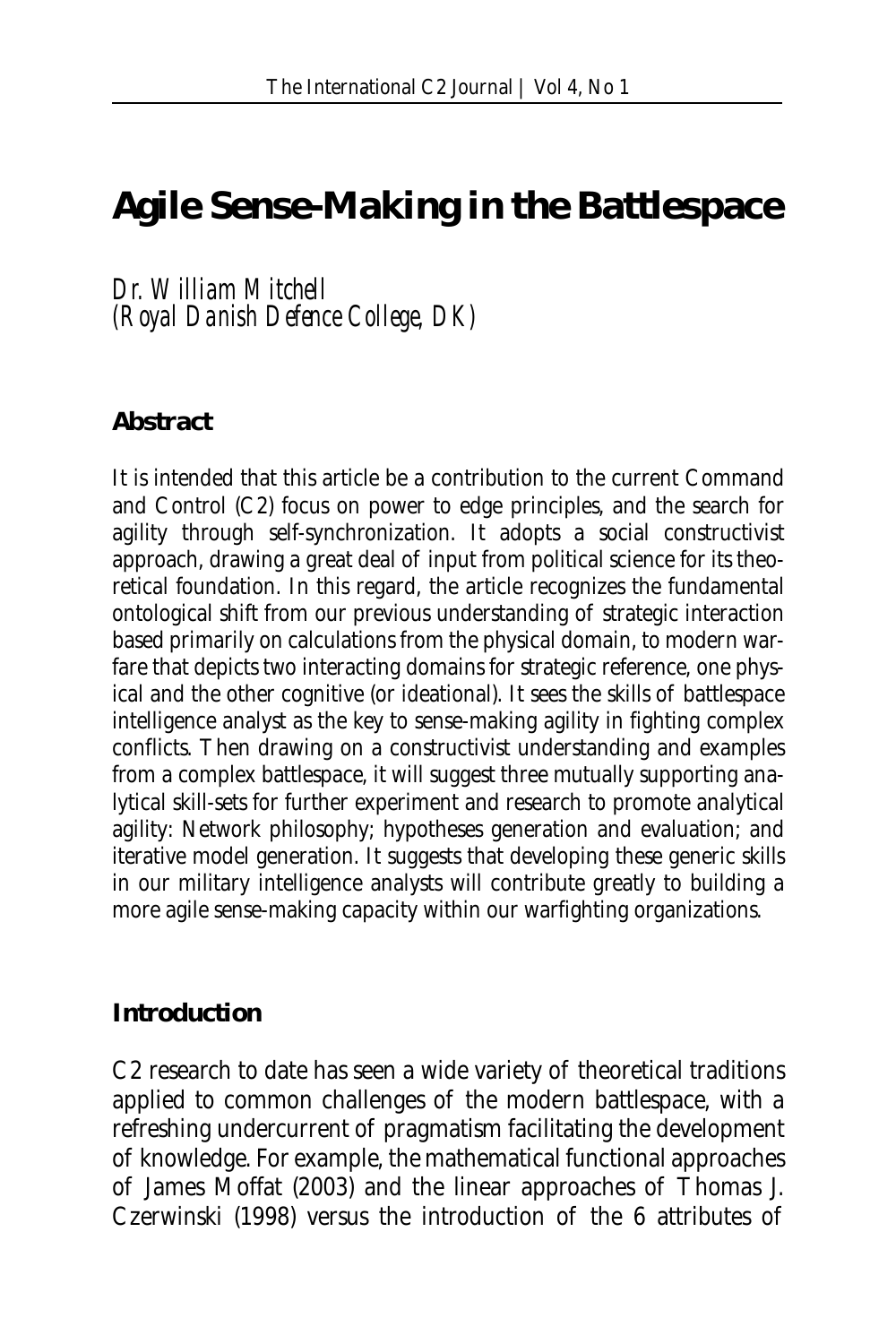agility derived from the cognitive sciences by David S. Alberts and Richard E. Hayes in 2003. In line with this eclectic tradition, this article introduces C2 challenges associated with a complex battlespace to *social constructivism*, with the objective of contributing to the growing C2 epistemology that examines the human capacities for promoting agile sense-making (Alberts and Hayes 2005, 27). The focus of the article is on the military sense-making processes that produce command decisions resulting in battlespace actions, specifically the role of the military intelligence (MI) analyst. Therefore a fundamental assumption of this article is that operations in war are intelligence enabled, and commander driven. With regards to established C2 research, variables such as *information*, *predominant information flows*, *information management*, and *sources of information directly*, will be engaged because the article focuses on MI analysis and planning. As a result, secondary effects on key C2 variables from existing C2 research such as *Command, Leadership, Control, Decision-making*, and *Organizational Processes*, are inevitable (Alberts and Hayes 2005, 218; NATO SAS-026 2002; NATO SAS-050 2006).

The theoretical foundation used here is based on a constructivist interpretation of the asymmetric battlespace, where complexity in the battlespace is seen as a product of the constructivist dynamic known as *intersubjectivity*, understood in its basic form as the constant interaction between the physical and cognitive domains. This understanding suggests that in order to promote sense-making agility in the battlespace, we must provide our MI analysts with more comprehensive and systematic methodological skills to better manage intersubjectivity and by doing so better manage battlespace complexity. Three analytical skill sets familiar to both the positivist and behavioral methodological traditions are identified as being useful to the management of complexity in the battlespace: Network philosophy (or system of systems thinking) to support the development of a common analytical language; iterative modeling to bridge network thinking to the intelligence cycle; and hypotheses generation and evaluation to slow the intersubjective complexity down for analysis.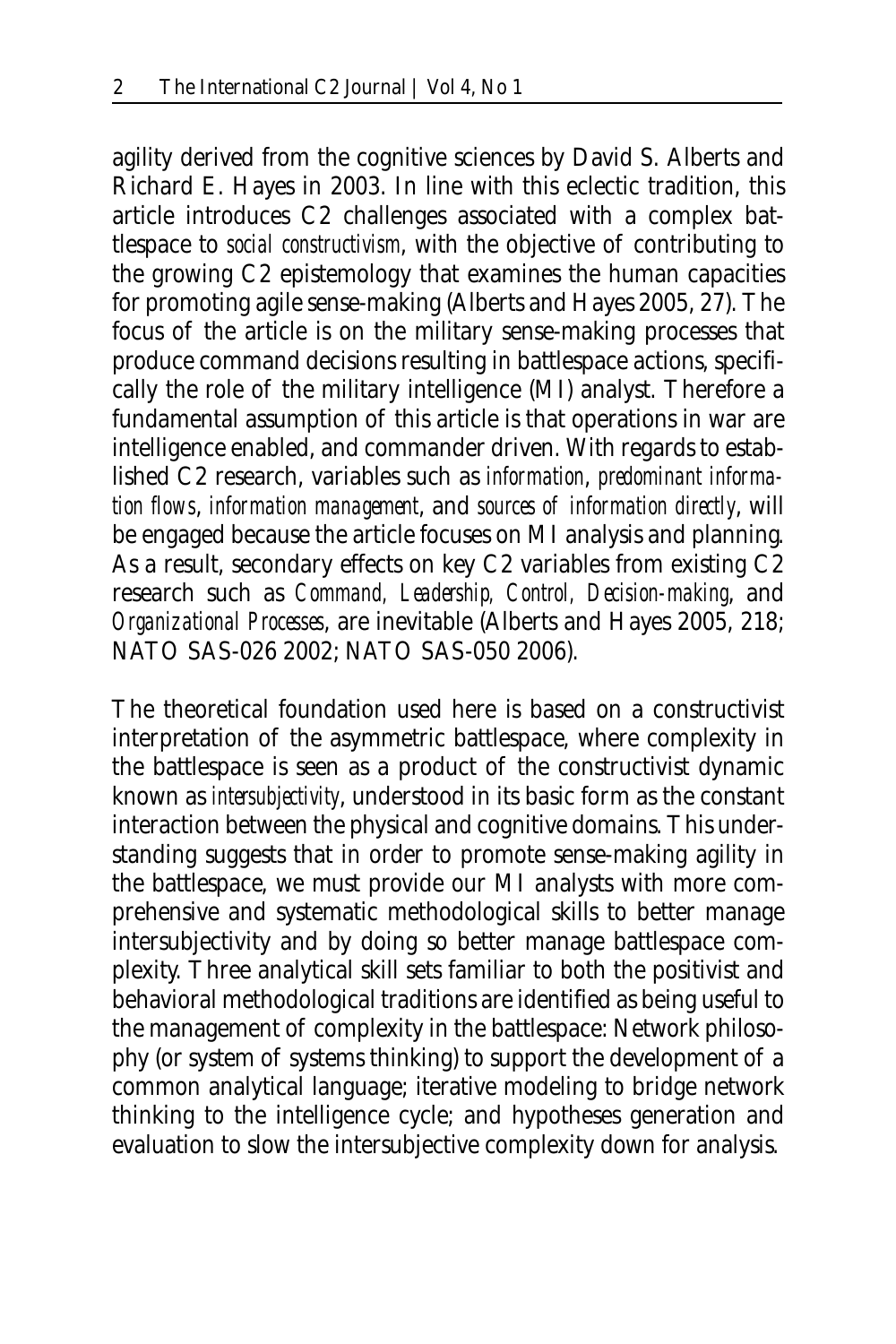#### **A Constructivist Framework for Understanding the Asymmetric Battlespace**

Symmetrical measures for strategic reference within the logic of strategic choice (Luttwak 2001, 3-50; Luttwak 1998) for parties to a conflict can no longer stand alone. The last 15 years have seen the development of war fighting environments that depict two distinct ontological<sup>1</sup> domains for strategic reference, one physical and the other cognitive (Nicholson 2006, 133-136). An example of this shift in strategic interaction understanding comes from the Taliban leadership themselves, where 15 years ago they defined victory by the taking of Kabul (physical dimension)—today they define victory by a cognitive term roughly translated from several Pashto words as *legitimacy* (cognitive dimension). They plan their operations to *de-legitimize* the Afghan government. Conversely, based on a two pronged strategy promoting security and development, the North Atlantic Treaty Organization (NATO) plans operations to *legitimize* the Afghan government.

The understanding of the physical and cognitive domain adopted here is much broader than that of Alberts and Hayes treatment of interoperability in the information age, and their four part environmental division into the physical, cognitive, information, and social domains (2003, 113). In this article both the cognitive and physical domain are seen within a broader context to better illustrate the value added of a constructivist philosophical position to the explanation of battlespace complexity. This understanding is not new, and can be traced to the original understandings of asymmetric warfare as being a difference of *will* (the cognitive domain) and *means* (the physical domain) that was popular in military sciences during the 1990's.

 In this broader understanding, it is not difficult to imagine a physical and cognitive element to both the information and social domains presented by Alberts and Hayes. This logic can easily be exemplified

<sup>1.</sup> Understood in this article as simply the nature of reality.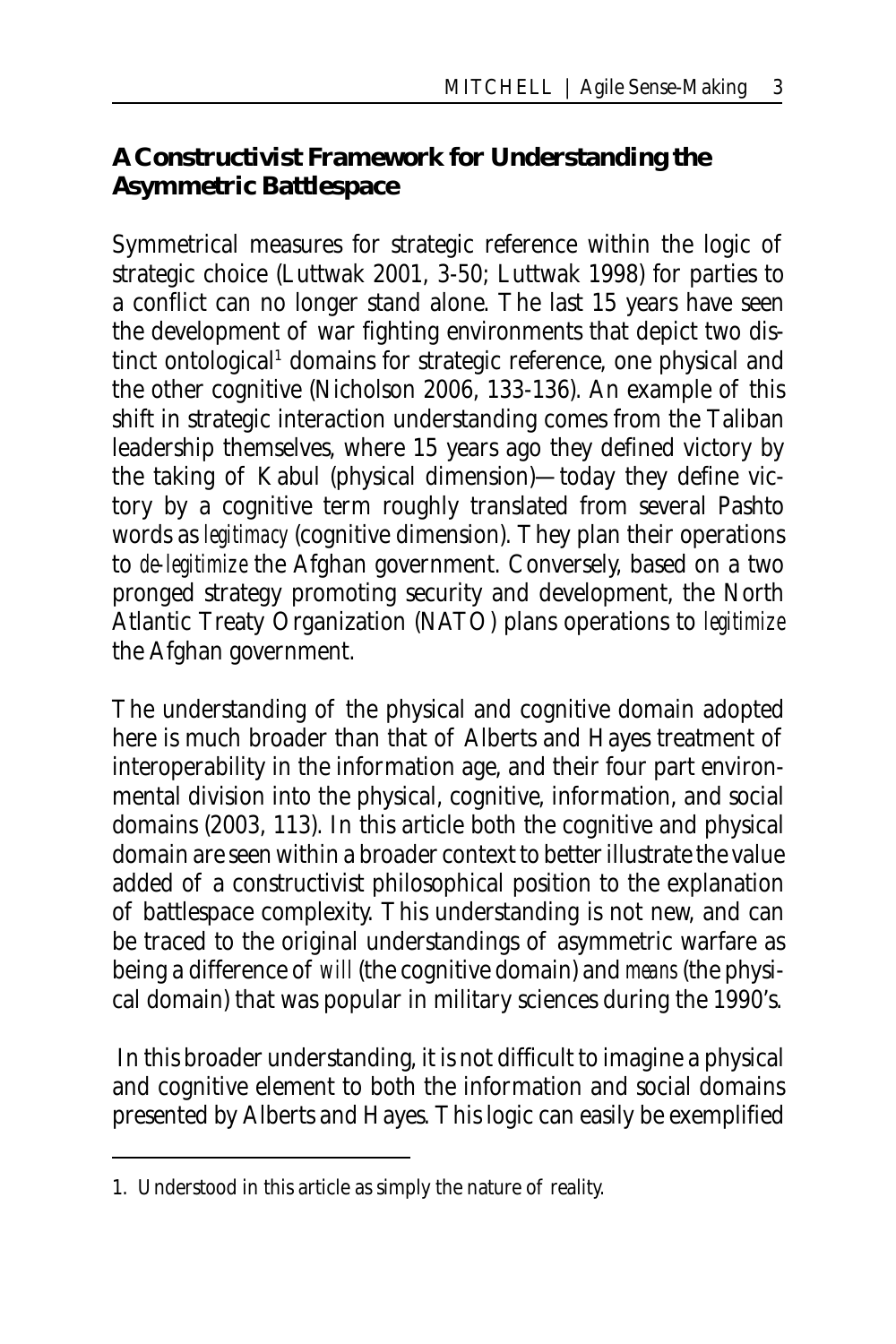at current operational levels of military planning and the political, military, economic, social, infrastructure, and information dimensions of the PMESII framework. Physical actions in any one of these dimensions have cognitive implications for environments in which they are carried out. For example, the building of a school in Kandahar in the pursuit of the desired battlespace effect of promoting the legitimacy of the central government amongst the local population who will hopefully then report more locations of improvised explosive devices (IEDs). Therefore for the purpose of introducing the constructivist philosophical stance to C2 challenges, reality is simply divided into a physical and cognitive domain.

Social constructivism as it is used here, is defined as the view that the material world shapes and is shaped by human action and interaction dependent on dynamic normative and epistemic interpretations of the material world (Adler 1997, 322; Adler 2002, 104-109). Constructivists consider interpretation as an intrinsic part of social science that stresses contingent generalizations, meaning that they do not freeze our understanding but open up the social<sup>2</sup> world. The issues currently focused upon, originate from the belief that reflexive knowledge (interpretation of the world) when imposed on the material reality of the world becomes knowledge for the world (see Figure 1).

Epistemologically, constructivism is well developed as the methodological bridge (Adler 1997, 318-363; Hopf 1998; Checkel 1999, 2001) between positivist and behavioral approaches; this is extremely helpful in terms of sense-making in a complex battlespace, opening the social sciences to a greater degree than ever before, for use in MI analysis and operational planning, without rejecting the material/ efficiency concerns of positivists.<sup>3</sup> Therefore constructivist theory should be seen as complementing material/efficiency concerns to

<sup>2.</sup> A general reference to the world of social science—not to a working CCRP domain.

<sup>3.</sup> The US Marine Corps *Vision and Strategy 2025* publication articulates this quite well within a military context.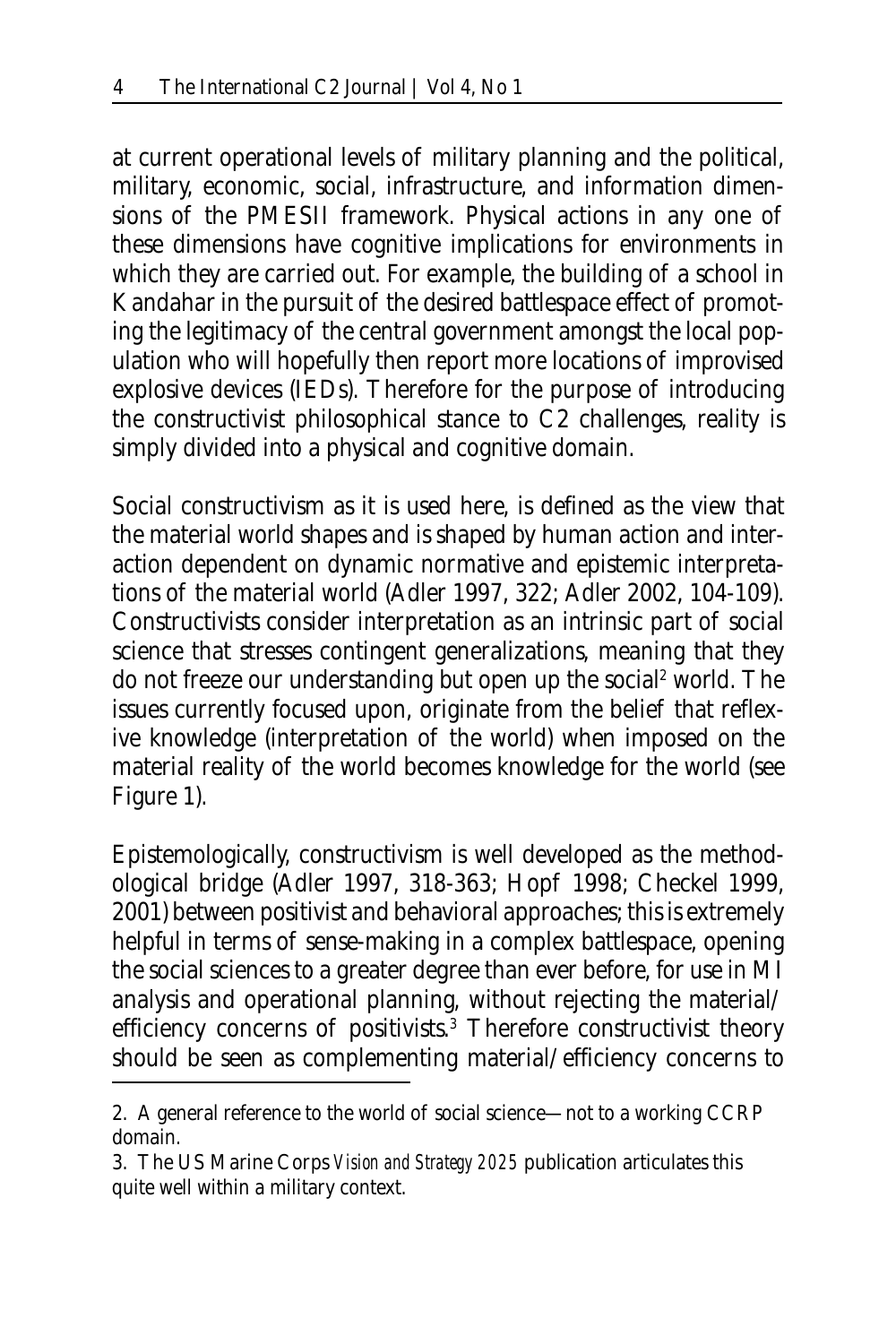enhance our analytical capability, and not competing with positivism for ontological supremacy. Nor does constructivism constitute a universal methodological stance, and therefore is by no means challenging positivist methodological foundations. To the contrary, as constructivism is dependent on the interaction between the physical and cognitive domains, the management of the physical domain to which positivist approaches are extremely well suited remains a requirement. In this regard adopting a constructivist theoretical foundation for our understanding of complex battlespaces is well placed to incorporate both positivist and behavioralist methodologies to enhance the management of complexity in the battlespace.

Ontologically speaking it is the *intersubjective*<sup>4</sup> dynamic that drives the complexity in the battlespace based on the constructivist understanding that reality does not *just* depend on understanding the material but also the ideational (Checkel 1998, 324-348; Reus-Smit 2001, 218). Therefore constructivists fundamentally accept that social facts can emerge for the purposes of analysis within a subjective context. In this article, the subjective context is defined by the role of the intelligence analyst in a complex battlespace. Academically in the field of security policy studies, concepts such as culture, identity, and norms have played a role in understanding the international environment (Katzenstein 1998, 1993) in which we have made security policy for over a decade.5

<sup>4.</sup> See conventional constructivism. Ex., in Hopf 's "Promise of Constructivism in International Relations Theory" (1998), IR scholars are presented with a clear theoretical outline of a brand of constructivism fully capable of instrumentally engaging foreign and security policy analysis (Wendt 1995: 72). Conventional constructivist approaches are described by Hopf, as drawing on the modernist social constructivist methodology and empirical approaches such as that of Barnett, while maintaining Adler's pragmatic realist undercurrents (Hopf 1998:181-185; Adler and Barnett 1998).

<sup>5.</sup> The 1990s saw the fastest growth of constructivist thinking in security policy analysis: Hopf 1998; Barnett 1996, 1998, 1999; Finnemore 1993, 1996, 1998, 2001; Kratochvil 1996, 1989; Klotz 1995; and Wendt 1992, 1995, 1999.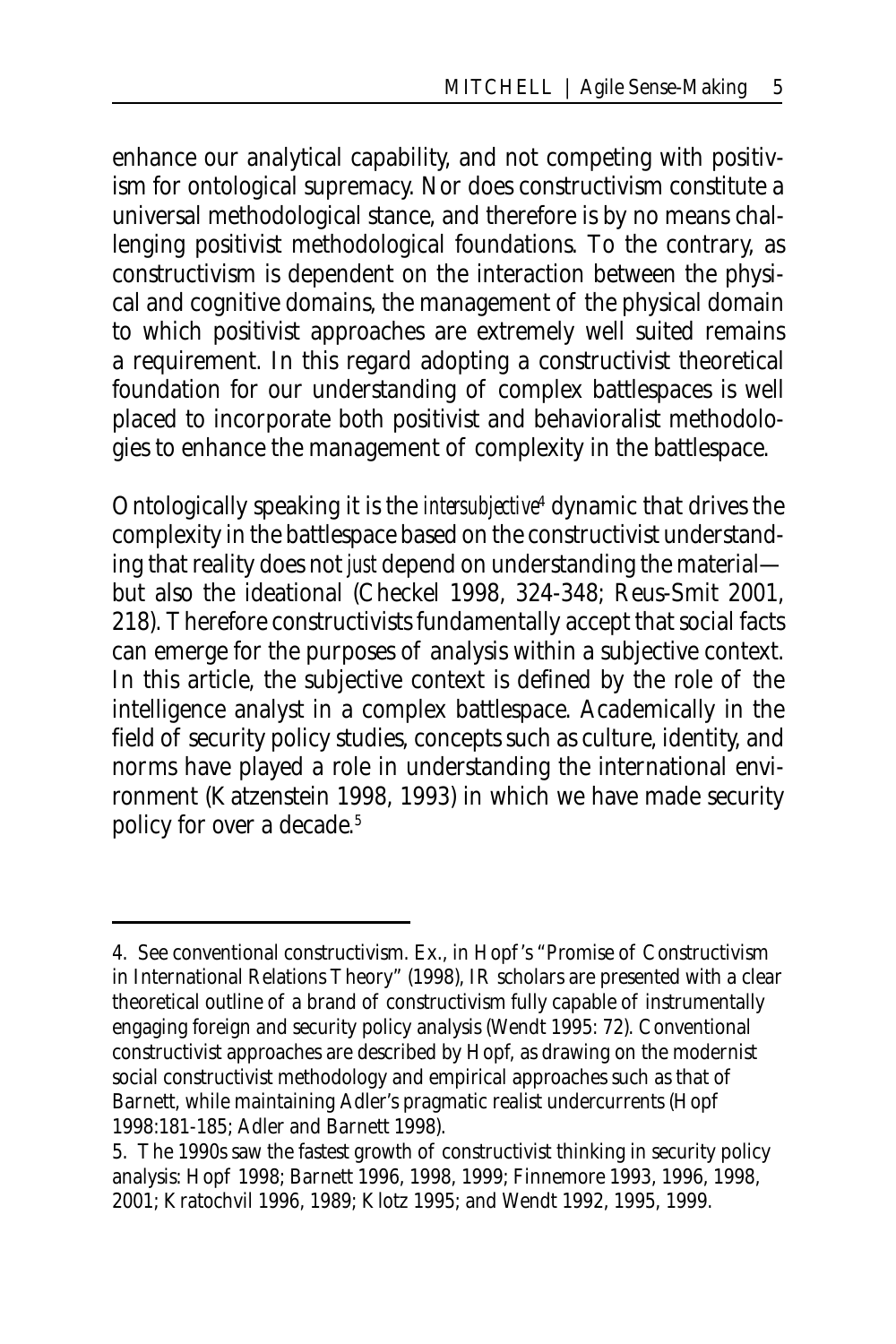In this article, the argument is that in order to better promote analytical agility in a complex battlespace, the military intelligence analyst must develop skills to help manage intersubjectivity in their battlespace.6 As the primary developer of knowledge for use in operational planning, they have the responsibility for understanding the multi-dimensional effects in both the cognitive and physical domains. So it stands to reason that formally recognizing the role intersubjectivity plays in a system of systems understanding will help identify and develop the techniques that best assist in managing it. The result within the context of today's battlespace should be an improved human capacity for effects analysis, and improved synchronization of kinetic and non-kinetic planning in an Area of Responsibility (AoR.) Examples presented in this article will illustrate how by acknowledging the management of intersubjectivity as the challenge, tools are identified to better integrate cognitive *facts* such as identity or norms into the intelligence cycle. Enhancing the traditional material/efficiency concerns represented in the long dominant order of battle reports (ORBATS) and the geo/mathematical analysis of collected intelligence.

<sup>6.</sup> In theoretical terms this would give them the skills to manage emerging social facts resulting from the interaction between knowledge and the material world neither of which is fixed (Adler 1997, 327-328).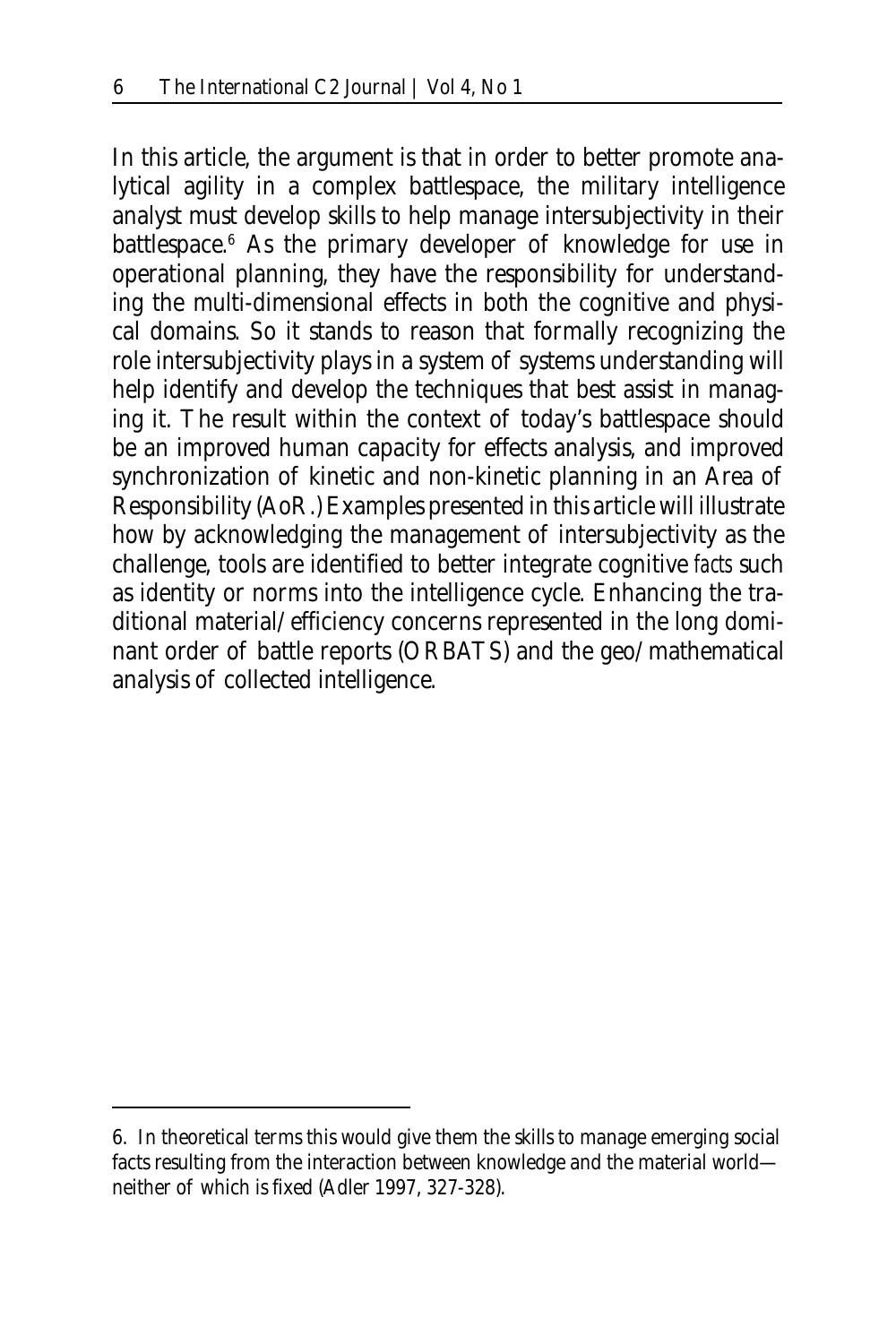

**Figure 1. Constructivist Sense-Making in the Battlespace** 

Traditionally MI has been dominated by positivist approaches to sense-making based primarily on material/efficiency descriptions within the time and space dimensions of World War I, World War II, and the Cold War,<sup>7</sup> where the social-sciences were given very little place in MI (Katz 1989, xii -xv). This is not an easy shadow for MI to shake. Constructivism as a theoretical approach, like intelligence analysis as a process, does not lay claim to an objective certainty. Instead, it is in the fundamental nature of both to advocate a pragmatic approach to managing uncertainty, a characteristic also shared with C2 research in general (Johnson 1998, 1999). Civilian intelligence analysis has for some time used constructivist techniques to supplement or even direct collection processes (Goodman 2003, 3-12; Herman 2004, 125-126).<sup>8</sup> Profiling personalities or governments, such as assigning them an identity as a radical or moderate, has been used to help predict which norms are relevant, and

<sup>7.</sup> For example see Daniel Yergin 1977, 123; David Hallloway 1983.

<sup>8.</sup> For some of the earliest examples see Katz 1989, 137-164 and the role of social science in the Cold War.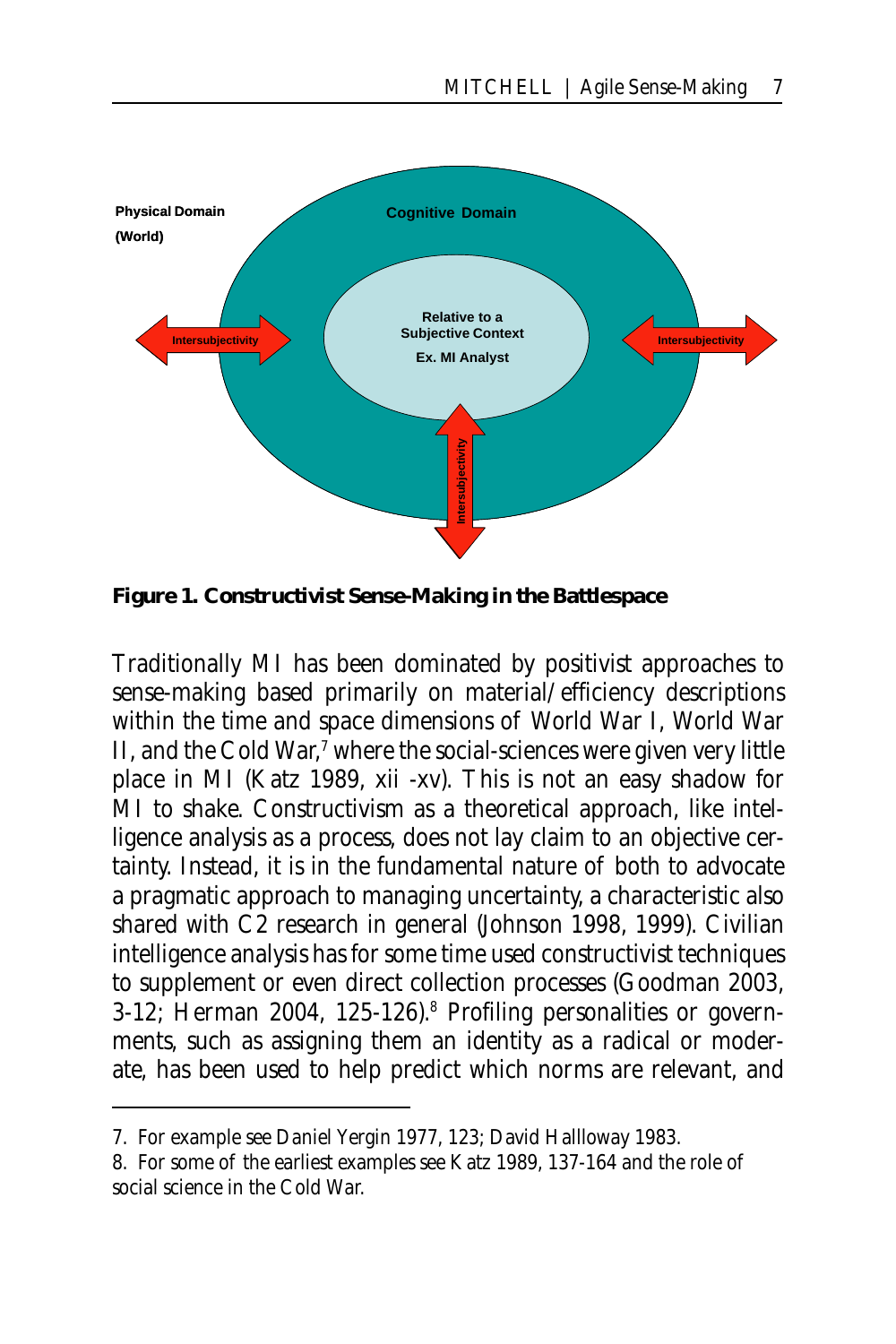based on those norms, predict patterns of behavior. Such techniques should not be denied to MI due the 20th century requirement of a warfighting doctrine built primarily on the numbers of missiles, tanks, and aircraft.

Furthermore, constructivism's inherent purpose is to understand the role of intersubjective interaction between the cognitive and physical domain, consequently it is naturally at ease with the current effects based approaches to operations (EBAO)9 philosophy that informs current operational doctrine in the West. Quite simply, both are based on recognition of the cognitive and physical domains with regards to sense-making.

#### **Existing Doctrine and Philosophy**

The constructivist approach presented here currently lies within a military context defined by NATO in transition started (Rogers 1996, 22-23), and a high profile mission in Afghanistan. The development of the concepts in this article are not immune to this context, and are heavily influenced by what EBAO represents as a sense-making framework for complexity requiring both the social and physical sciences (Phister et al. 2003, 1-2; Czerwinski 1996, 21-132; Owens 1995, 35-39).

The analytical challenges of engaging this complex environment are reflected well in Tom Czerwinskis' *billiard* metaphor and the concept of *tagging* (2003, 114-115). NATO's PMESII10 guideline attempts to do just that with the complexities of an asymmetric battlespace by dividing it up into different dimensions for strategic reference when

<sup>9.</sup> EBAO calls for an expansion and exploitation of our knowledge base to support the planning, execution, and assessment of actions in a complex battlespace defined by a physical and cognitive domain.

<sup>10.</sup> PMESII – Political, Military, Economic, Social, Information, Infrastructure domains of a battlespace and represents a system of systems approach. It can also be portrayed accurately as interacting social networks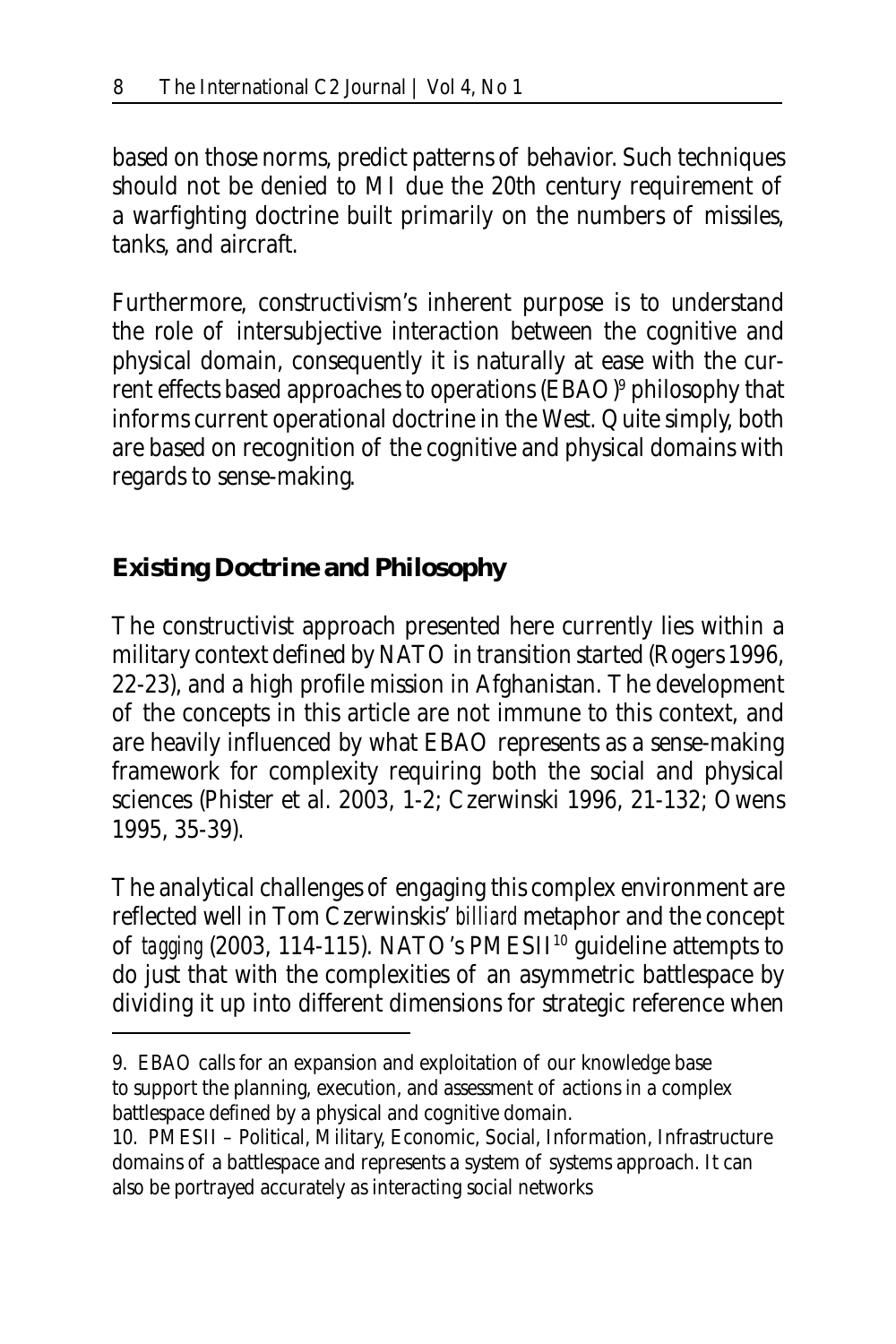decision-making or planning. Instead of there being just a *military* dimension, they must now consider PMESII dimensions of their battlespace (NATO Bi-Strategic Command Pre-Doctrinal Handbook 2007). By doing so it hopes to make the predictions of the non-linear interactions more manageable.

## **THE BATTLESPACE**



**Figure 2. PMESII – A System of Systems Understanding**

#### **Expanding the Scope of MI Collection and Processing**

Most intelligence cycles<sup>11</sup> in the military are iterative processes that reflect four stages, direction, collection, processing, and dissemination, in some way or form. The purpose of the intelligence cycle is to deal with all the available information, decide relevance, search for the missing information, process it into something even more relevant, and make it ready for distribution.

<sup>11.</sup> For generic understanding see Clark 2004, ch.1; Herman 2004, 293-296; and Mitchell 2002, 486.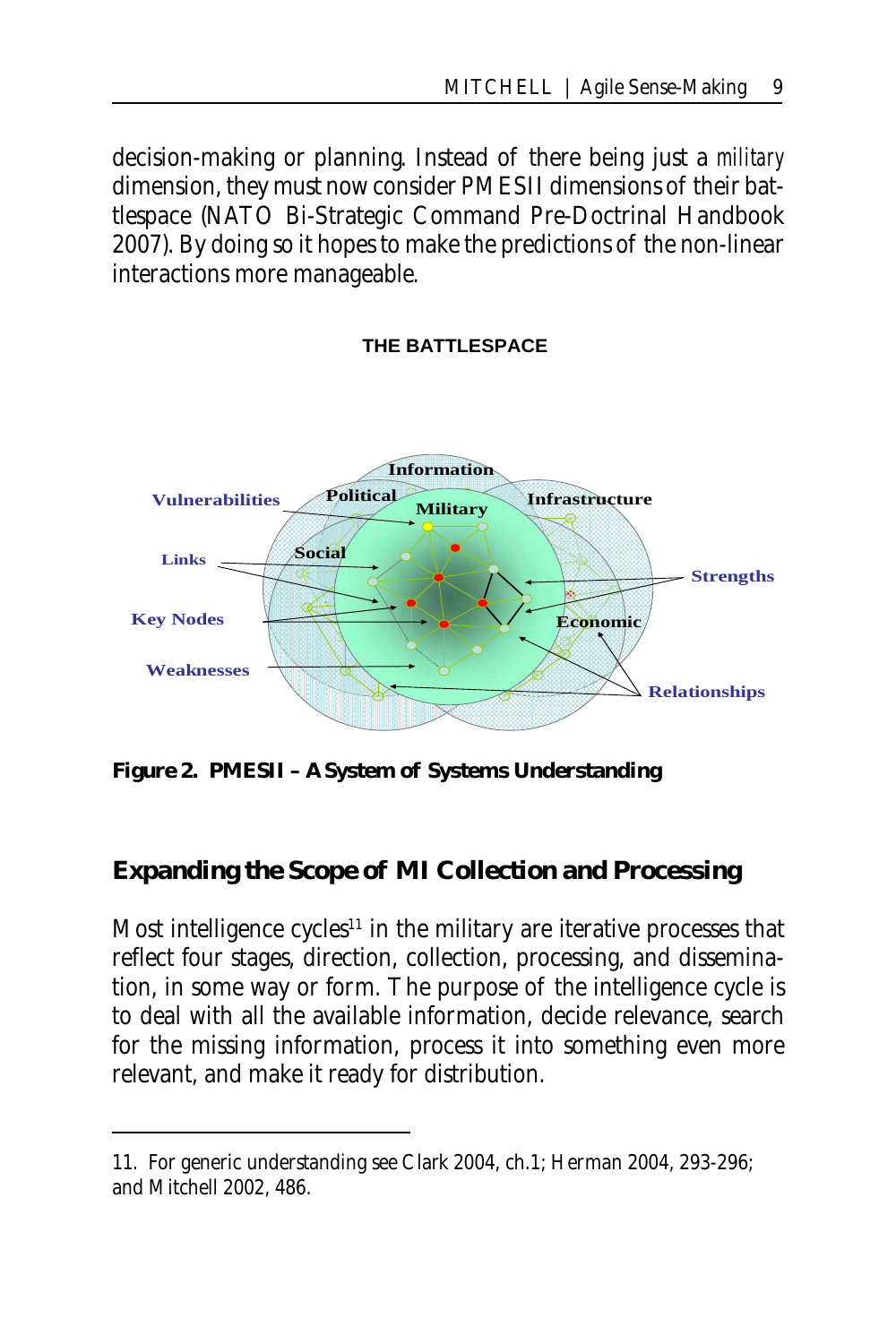Complexity in modern warfare requires more than Order of Battle styled reports (ORBATS).12 ORBATS are one of the traditional products of basic MI output. It usually covers tracking primarily material/efficiency concerns from the military dimension such aspects of the opponent's equipment, capabilities, performance,  $13$ and some relatively light socio-political matters relative to leadership or logistical support.<sup>14</sup> For the implementation of EBAO to be effective, it must be supported by relevant (Schoffner 1993, 31-35) intelligence *collection* from non-military dimensions and an expansion of the knowledge base primarily through non-ORBAT information.<sup>15</sup> The nature of MI analysis has traditionally been descriptive in terms of the time and space dimensions.16 However EBAO requires a great deal more predictive battlespace awareness (PBA)17 for the commander and it is here the challenges lie in terms of adjusting the training of our MI analysts. In short, applying PMESII to meet the challenges of the complex battlespace within an EBAO context will require a shift from a focus on descriptive analysis to predictive analysis in terms of the nature of MI analysis (Mitchell 2002, 481- 485). This has direct methodological implications for the production of estimates and analysis or the processing stage of the MI cycle. The challenge with regards to fully implementing the principles of a framework such as PMESII within the military intelligence cycle, in terms of the non-military dimensions of the battlespace, will be the key to ensuring equal dimensional representation in the planning process—and an effective application and exploitation of EBAO.

<sup>12.</sup> Using UK Ministry of Defence (MOD) definition (1999, 1A-2).

<sup>13.</sup> For a good example of the comparative tech focus see Libicki and Johnson 1995, 48-49.

<sup>14.</sup> Military intelligence output is divided generically into basic and current intelligence—current intelligence is situational and not referential in character. 15. For example ASCOPE in US Army Field Manual 2009.

<sup>16.</sup> Phister 2003, 2. Known as Intelligence Preparation of the Battlespace (IPB), its purpose is to keep the commander aware of recent, current, and near term events in the battlespace.

<sup>17.</sup> Using US Air Force Scientific Advisory Board definition, Report SAB-TR-02-01, 2002.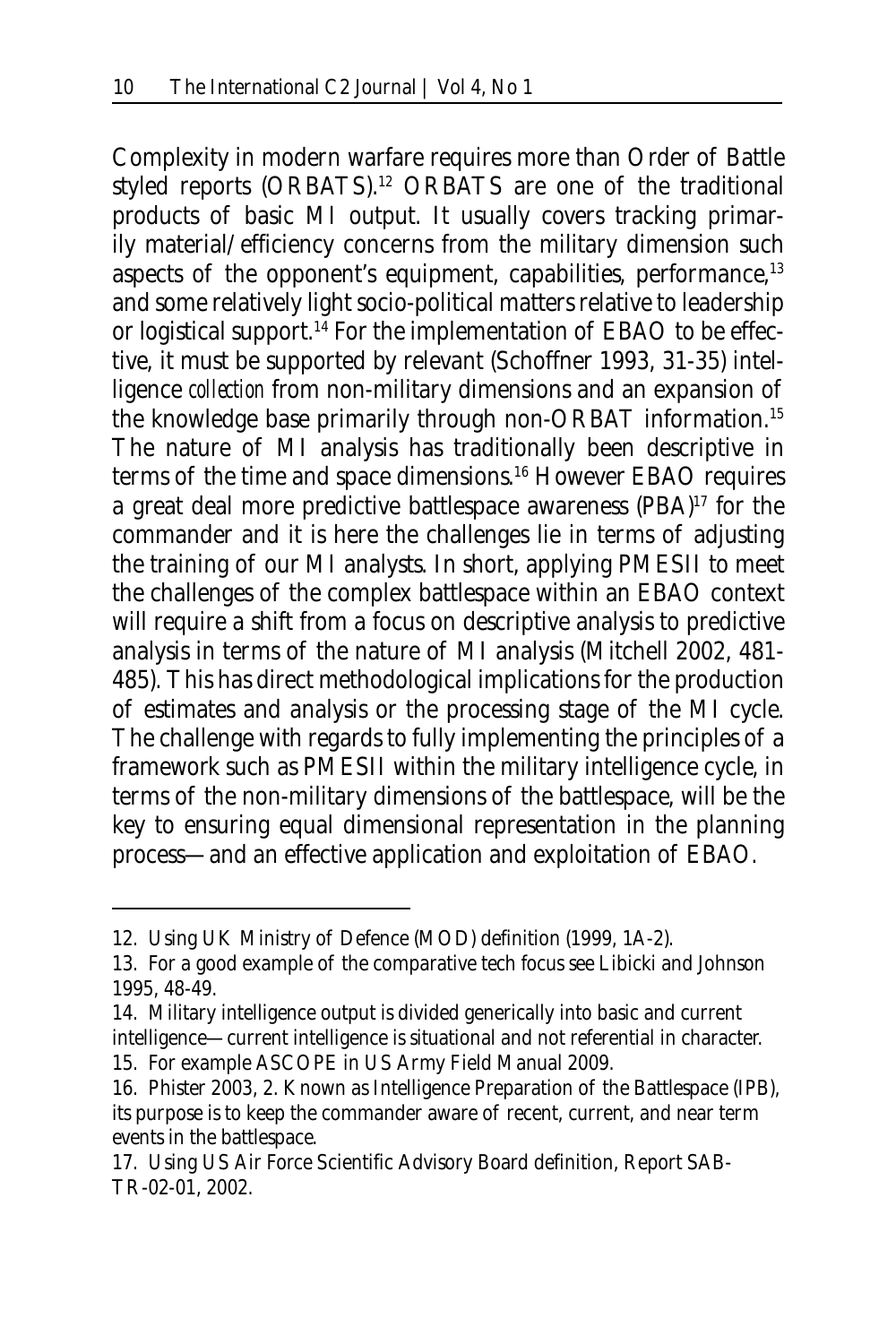#### **The Al-Nur Exercise**

In a staff exercise called AL-NUR conducted at the Royal Danish Defence College (RDDC) in Copenhagen, Denmark, staff officers ran an operational planning process (OPP) exercise to a scenario. The scenario required planning for a possible intervention into Somalia, based on given intelligence and political objectives to eliminate the regionally destabilizing effect of Islamic Fundamentalist militias. Here PMESII was introduced and applied without social science method training, or formal training in the new guidance from NATO itself. The final plan was to be reviewed by non-staff officer analysts with social science backgrounds in the non-military dimensions, as well as PMESII experts with experience from the NATO regime.

In the first operational plan (OPLAN) presented in Figure 3, there was little exploitation of the PMESII framework, as a military presence in northern Somaliland province was missing, while all kinetic activity was concentrated on Southern Somalia. This action was not fully evaluated for any negative political effects—if done it would have warned of a serious risk that Somaliland might use the opportunity to declare independence from Somalia (the provided intelligence indicated this)—a much undesired effect with regards to the strategic objectives set out for military intervention. It would also lead MI to collect primarily ORBAT type material relative to the various factions, with very little non-military dimensions such as clan mapping or infrastructure assessment.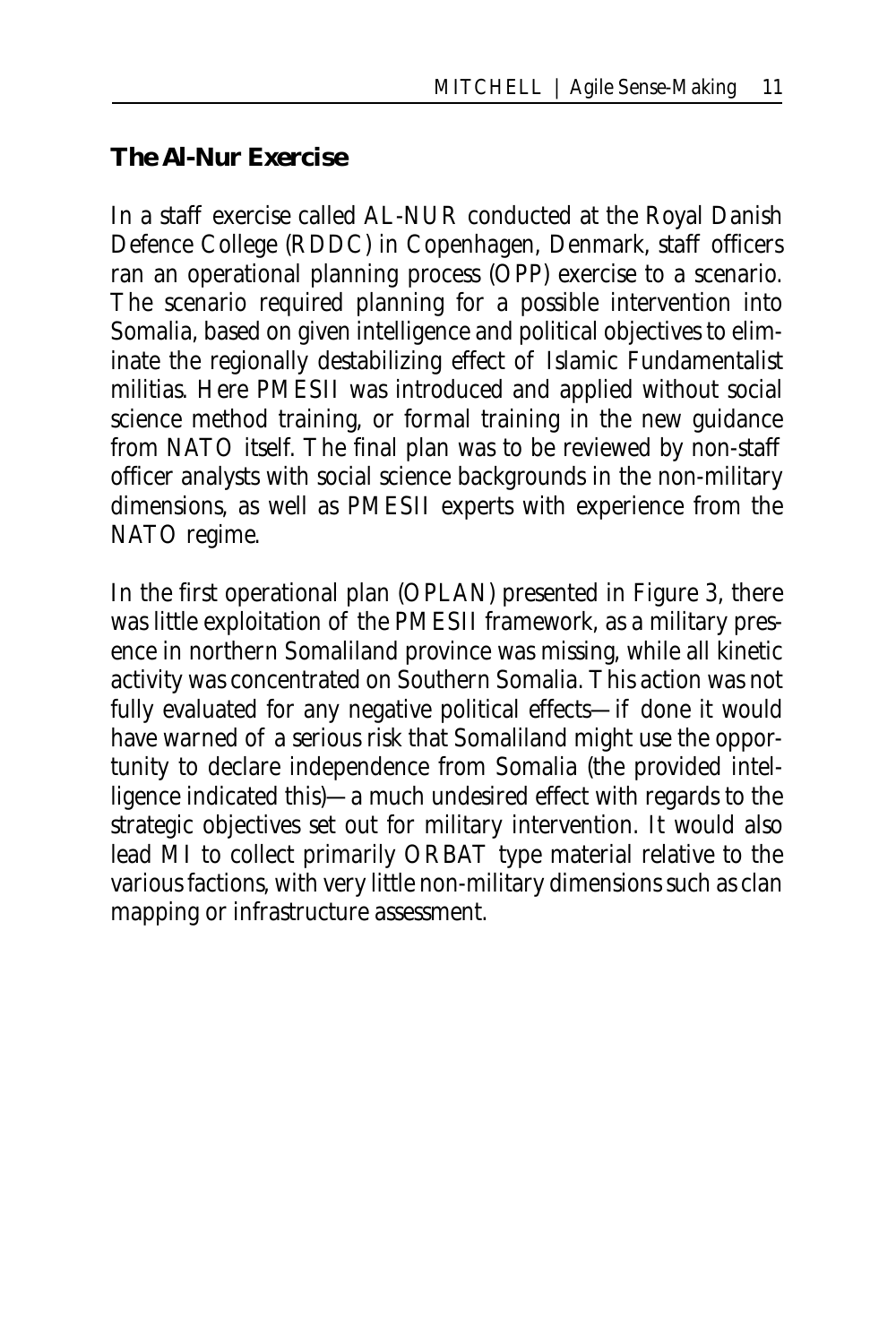

**Figure 3. Proposed OPLAN (Without PMESII Training)**

If the PMESII framework was applied in a systematical manner, that is, committing all kinetic planning to multi-dimensional analysis, this important fact would likely have been considered, and the direction for the MI cycle altered to support alternative course of action (COA) development.

With regards to the use of dynamic hypotheses and iterative modeling: ideally, a standing model based on PMESII and illustrating the dimensional relationships of the Somaliland independence would not only have identified the undesired effects from planned kinetic actions, it would also have helped to develop strategies to *mitigate* undesired effects vis-à-vis preferred courses of action. One example would be the use of model testing for a smaller military presence (military dimension) in Somaliland with focused economic assistance (economic and infrastructure dimensions) to the identified clans that want independence. Particularly those along their provincial border (political and social dimensions) and backed up by information operations (INFOPs) promoting the benefits of unity (information domain).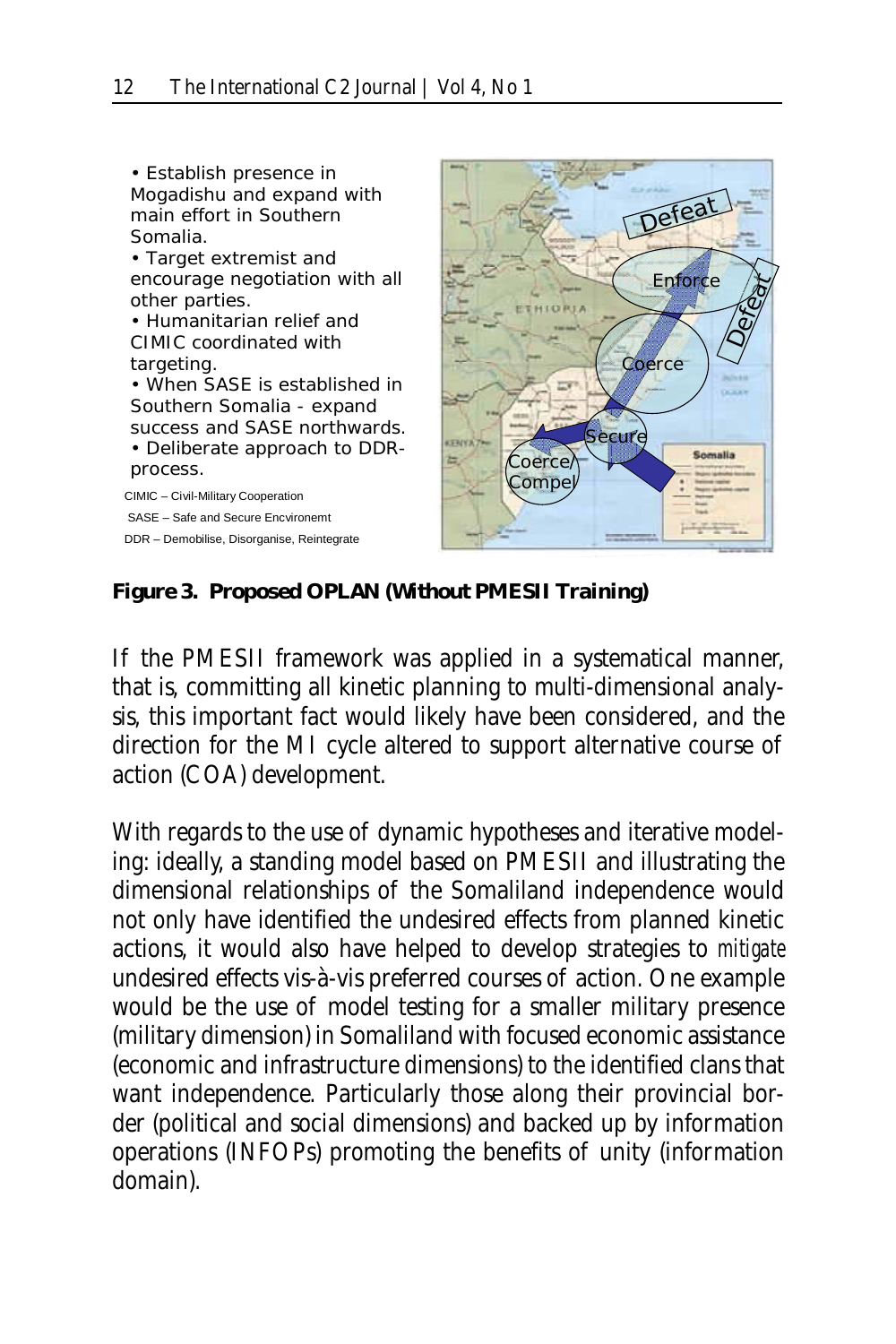These multi-dimensional efforts might mitigate the risk of a unilateral Somaliland declaration of independence while, allowing the *majority* of military forces in the south to conduct combat operations after the OPLAN. (Multi-dimensional exploitation are represented by different colored arrows in Figure 4)



#### **Figure 4. PMESII Mitigation of Somaliland UDI18 threat (With PMESII training)**

#### **Skill Sets for Agile Sense-making in Complex Battlespaces**

The following skill sets proposed here were identified because of their theoretical ability to help manage intersubjectivity and not whether or not they are used by positivists or behavioralists. Furthermore, they are chosen based on their application in actual intelligence analysis in the field. This list is not exhaustive and one of the driving principles should be the generic value of the tool. Furthermore,

<sup>18.</sup> Unilateral Declaration of Independence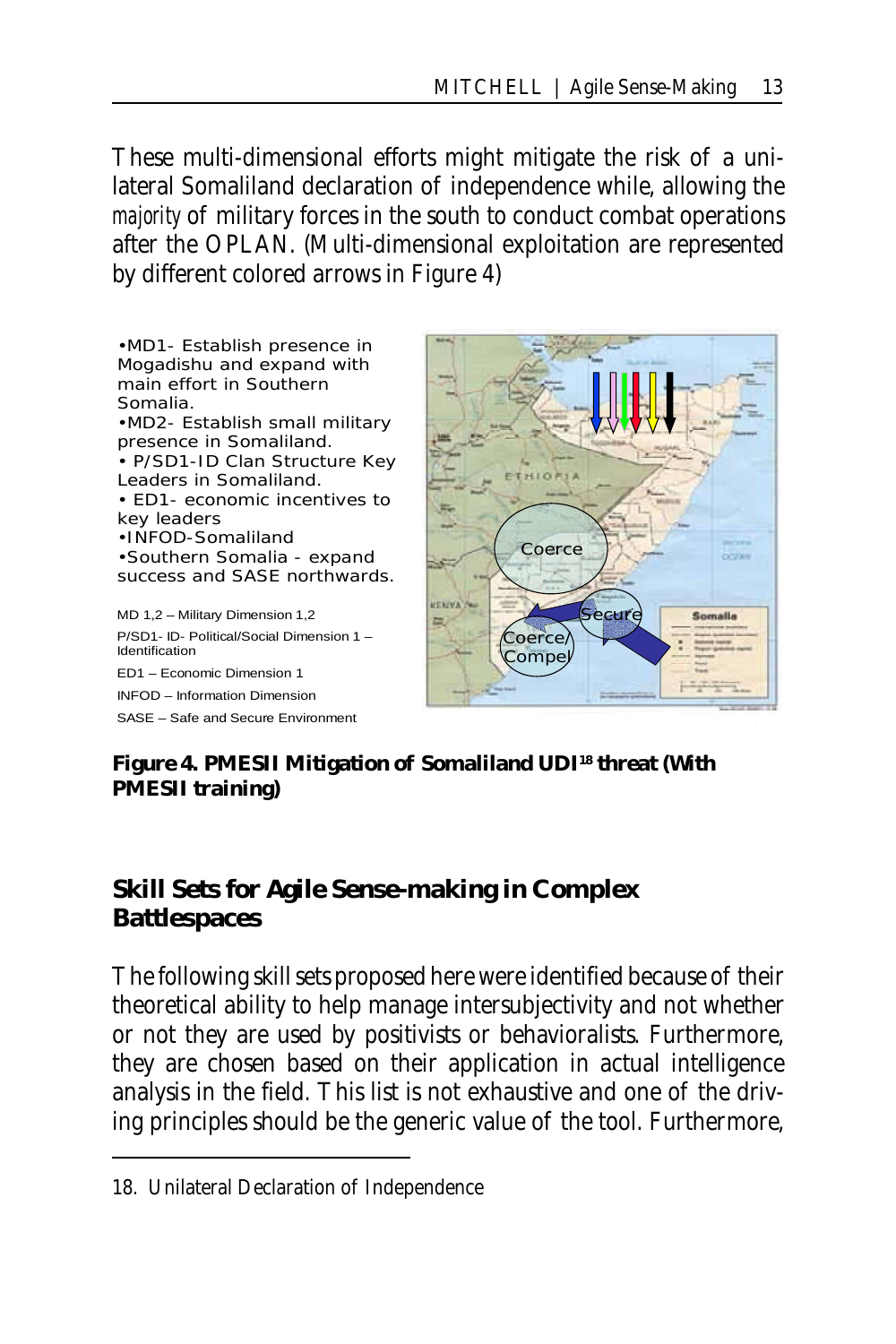the three tools presented here should be seen as mutually supportive and not as a procedure. Good hypotheses can lead to good networks or models, while good models and networks can help develop hypotheses.

#### **Network Philosophy**

The technological aspect of network centric warfare (NCW) is no longer the main challenge (Smith 2006, 195-238; Smith 2003), it is the human and social networks that we are now grappling with to improve our sense-making in the battlespace (Holmes-Eber and Kane 2009, 31-35.) From the perspective of a constructivist approach to managing complexity, network thinking acts as method managing and communicating a representation of the intersubjective relationships between the physical and cognitive domains in the battlespace. Usually depicted as a system of systems (such as PMESII), it slows the intersubjective dynamic down relevant to the task at hand, and enables opportunities for a more comprehensive understanding of actions and effects within the EBAO framework.

Figure 5 illustrates how network thinking can frame the intelligence cycle relevant to the Commanders intent in an AO in Afghanistan. The objective represented here is simply for the BLUE (Coalition Forces) to move more of the *undecided* WHITE population over to supporting the Government, than supported the government when they first arrived in theatre. This will require an understanding of the other actors and their objectives vis-à-vis WHITE, as well as consideration of how their own actions affect this system as a whole.<sup>19</sup>

<sup>19.</sup> This network model is an example of constructivism in action, where key concepts such as identities and norms, or patterns of expected behavior (Hopf 1998) are exploited in conjunction with physical actions.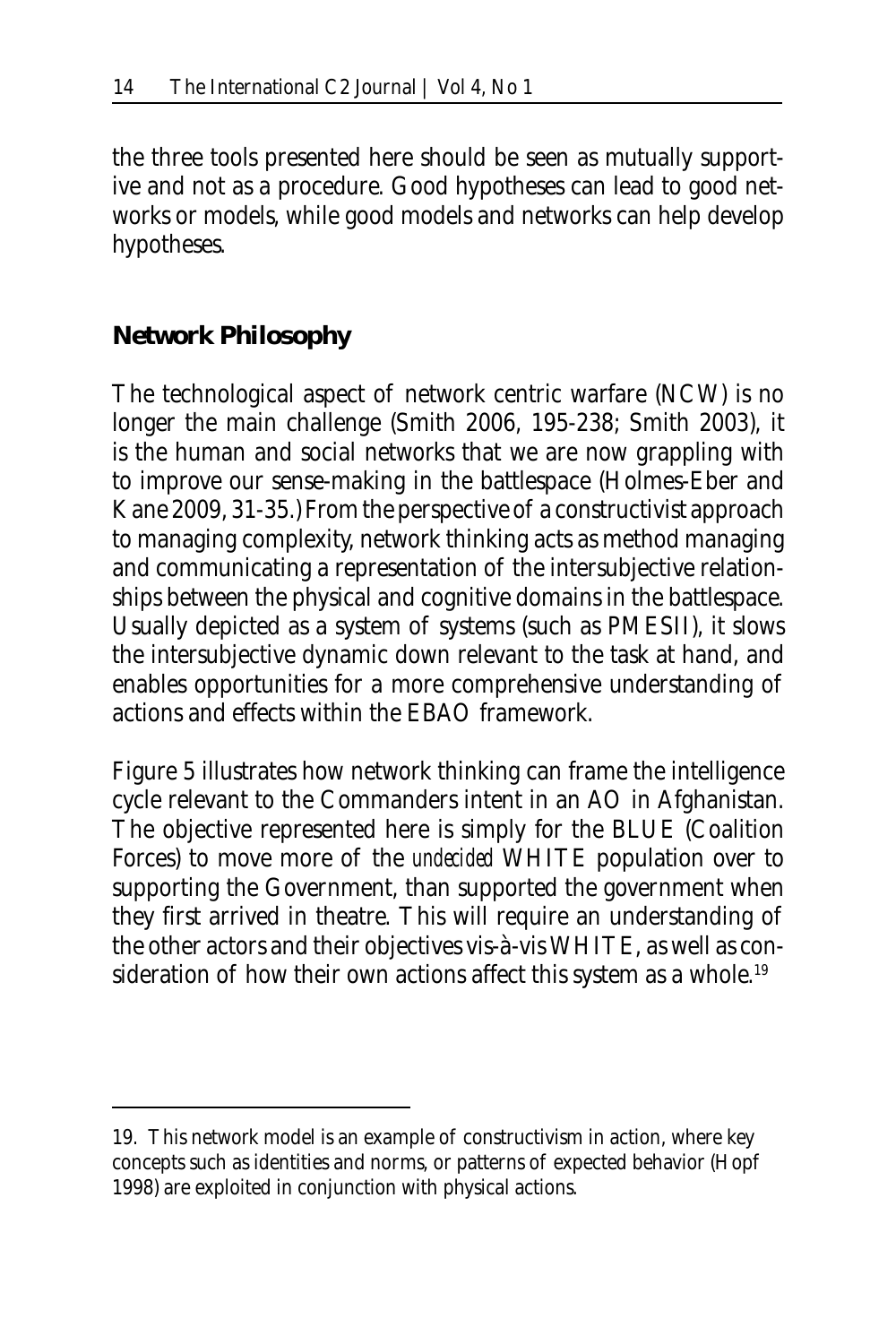

**Figure 5. Network Thinking Applied, NATO**

Relating planned or executed actions to this network representation helps manage the complexity of this battlespace. For example if BLUE does too much without the GREEN, they make the GREEN look weak in the eyes of the RED and WHITE. This could be counterproductive to moving the undecided WHITE in the right direction. If they do too little, the RED might force the undecided population over to their side with violence and intimidation.

Based on this network centric framework for Commanders intent in the AO, standing iterative models for the AO can be established and maintained that will assist in timely effects assessments. For example in Figure 6, a standing model representing the compounds of the AO and the political leanings of their owners, if kept up-to-date, will support the Commander in making a timely decision. This could be whether or not to risk close air support (CAS) in an engagement, vis-à-vis their objective of moving undecided support towards the government.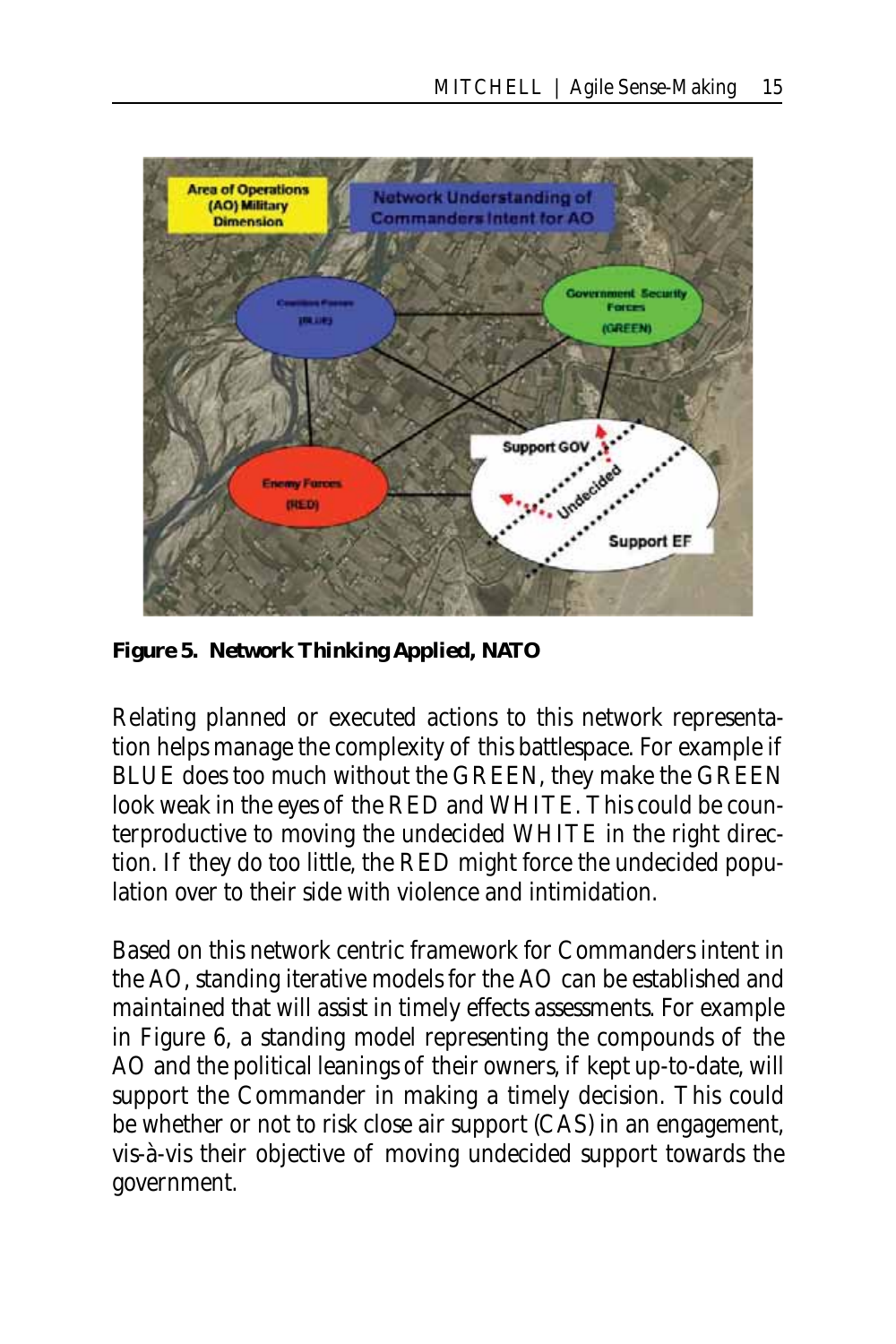

**Figure 6. AO Compound ID vs. Commanders Intent**

From the standpoint of the MI analyst and the intelligence cycle, a network centric understanding of the AO will contribute directly to how we determine what should be tasked, collected, processed, and disseminated. From a knowledge development standpoint, this pits our networks against the target (enemy) networks as depicted by Clarks' (2003) work with organized crime, but within the context of a complex battlespace. Determining which networks are relevant to the Commanders intent for the AO, and what can be managed (information collected, collated, and interpreted) in a timely manner by your own knowledge development network is very challenging (see Figure 7).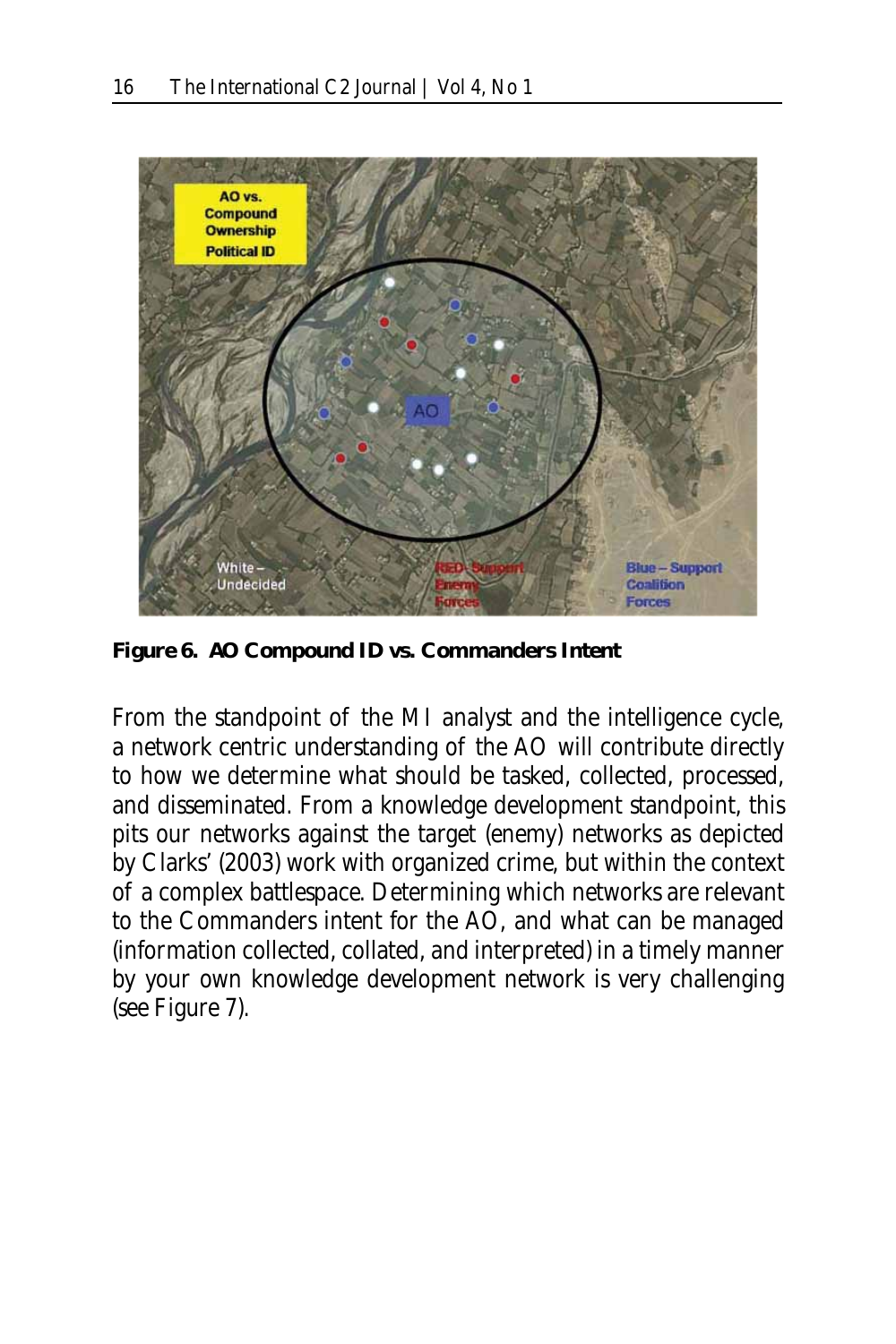

**Figure 7.** *Network vs. Network* **Understanding for an AO in Afghanistan**

Network identification is in itself an analytical art. In this case, building up an understanding of the tribal dynamics was deemed important as in this area it was determined that the tribal laws often play an important part in the local society- this might not be the case in the adjacent AO. In terms of actual practice, the implications for MI analysts will require that they develop the skills to determine what target networks are relevant to their AO, and develop the hypotheses driven iterative models to manage them.

#### **Iterative Modeling**

From a constructivist standpoint, iterative modeling converts the dynamism behind network thinking to more practical applications of managing intersubjectivity, within a *tagging* framework of intersystemic relations such as PMESII. It is also an essential skill if we are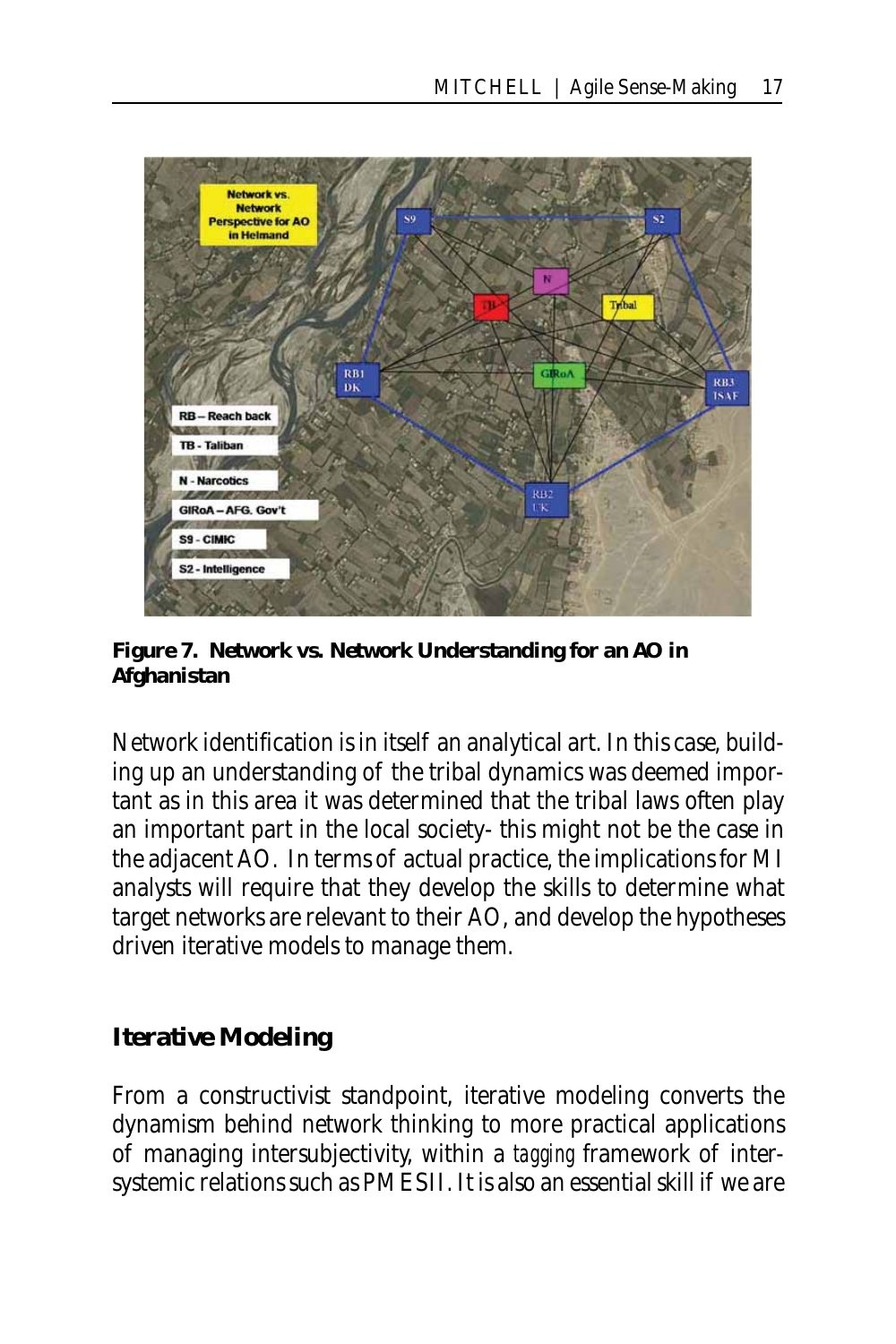to have any chance at maintaining timeliness in more complex battlespaces. A model can be a replication or representation of an idea, an object, or actual system (SAS-050 2007, 23.) More importantly, it often describes how a system (or network) behaves (Clark 2004, 29.) Models can be used to describe, explain, and predict. They can be used in the intelligence cycle to create baseline references and for building up databases of knowledge that can be manipulated to advantage (as in Figure 6). Specifically, the ability to systematically produce relevant mental models to increase the overall effectiveness of MI output is paramount (Mitchell 2002, 480-485; Heuer 2006, 47-105). EBAO inherently places the weight of modeling application on prediction in terms of qualifying desired and undesired effects (Smith 2006, 149-193), and the production or assessment of actions.

Figure 8 is an example of simple iterative modeling put into the Afghanistan context, depicting a local Improvised Explosive Device (IED) cell, and another network structure reflecting the local Taliban Command and Control (C2) structure or an *outer-shura*. In both models the organizational structure, process, and function are represented, and therefore are well-suited for use with MI cycle iterations. Updating the models with information, such as populating the nodes with identified persons could be one example of this, and at the same time it will help define priorities for collection activities.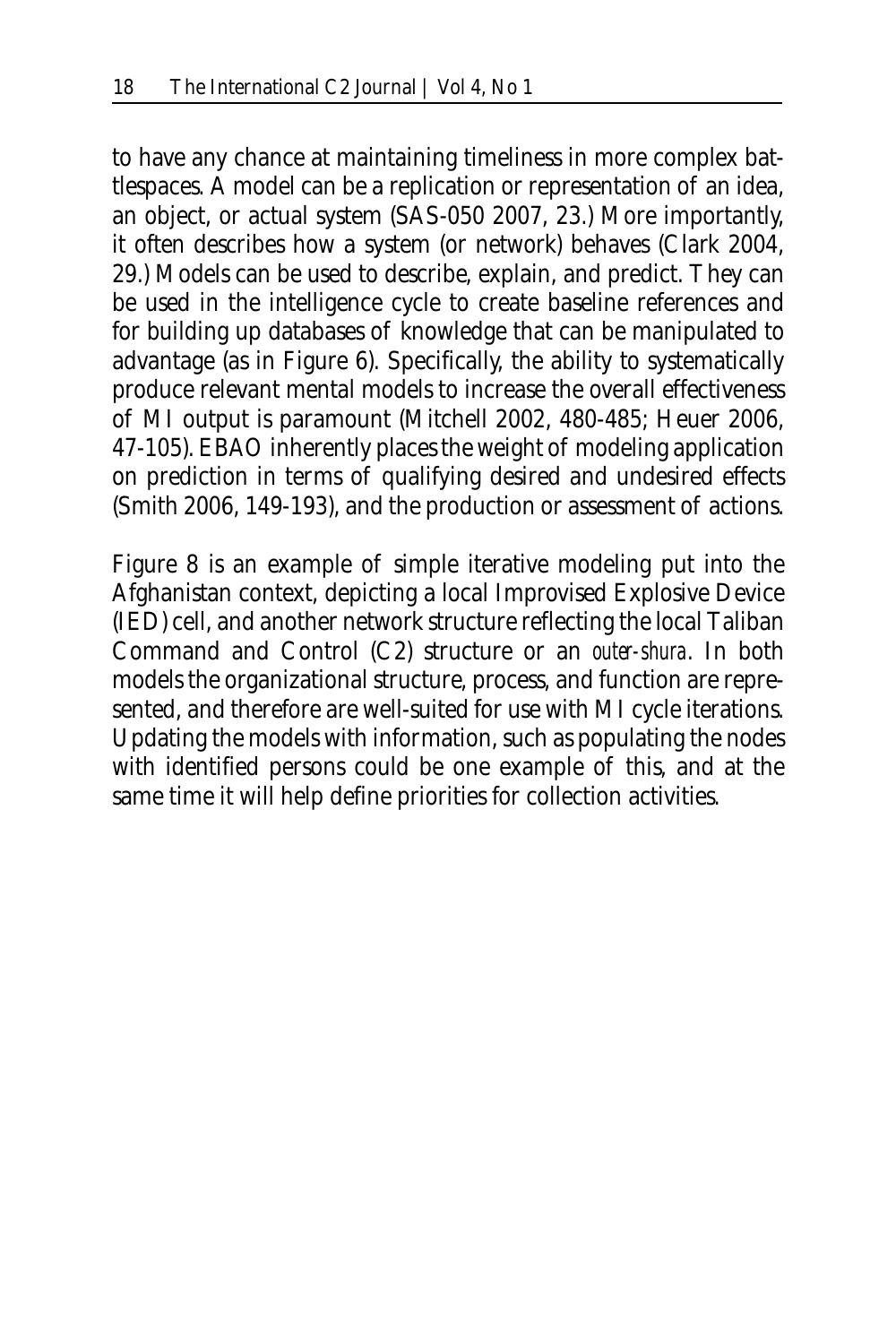

**Figure 8. Basic Iterative Models in Action**

Basic iterative models for an AO quickly become part of the overall systems of systems understanding through link analysis. Figure 9 illustrates how a comparative analysis of the intelligence populating the two basic iterative models in an AO, produce links between them that can be quickly represented and shared with other analysts.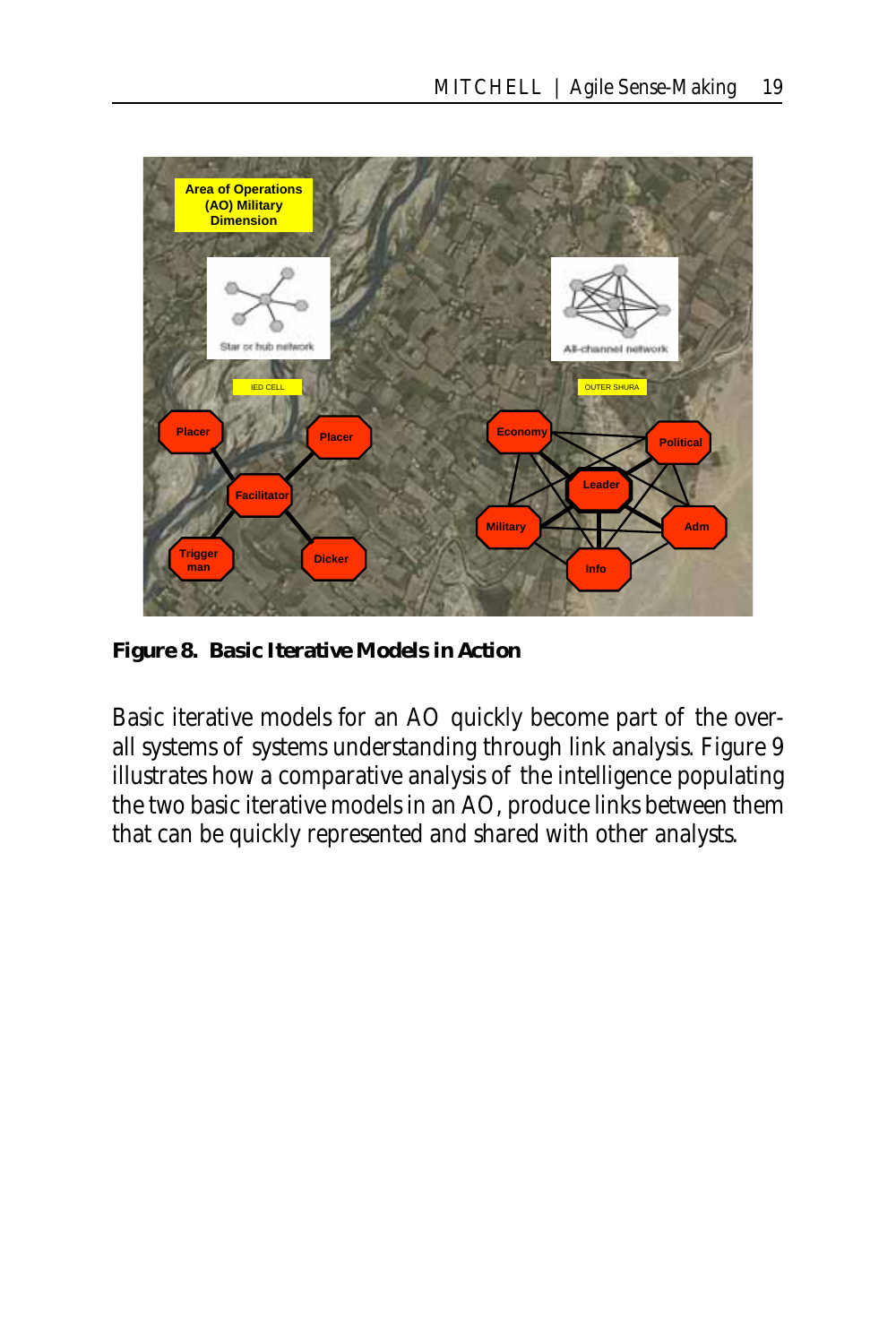

**Figure 9. Basic Iterative Models and Link Analysis**

#### **Hypotheses generation and evaluation**

From a constructivist perspective, hypotheses generation and evaluation are the methodological skills necessary to slow intersubjectivity down by analytically forcing different systems into dynamic relationships with other systems for analysis. Managing a system of systems framework, such as PMESII, inherently places the weight of analysis and estimates on hypotheses defined relationships, primarily between PMESII domains. Managing standing iterative models will assist in generating useful dynamic hypotheses for the AO. Figures 10 and 11 illustrate how crossing known firing positions in an AO, with known tribal divisions within the AO, can produce some useful hypotheses for use by the intelligence and operational planning cycles.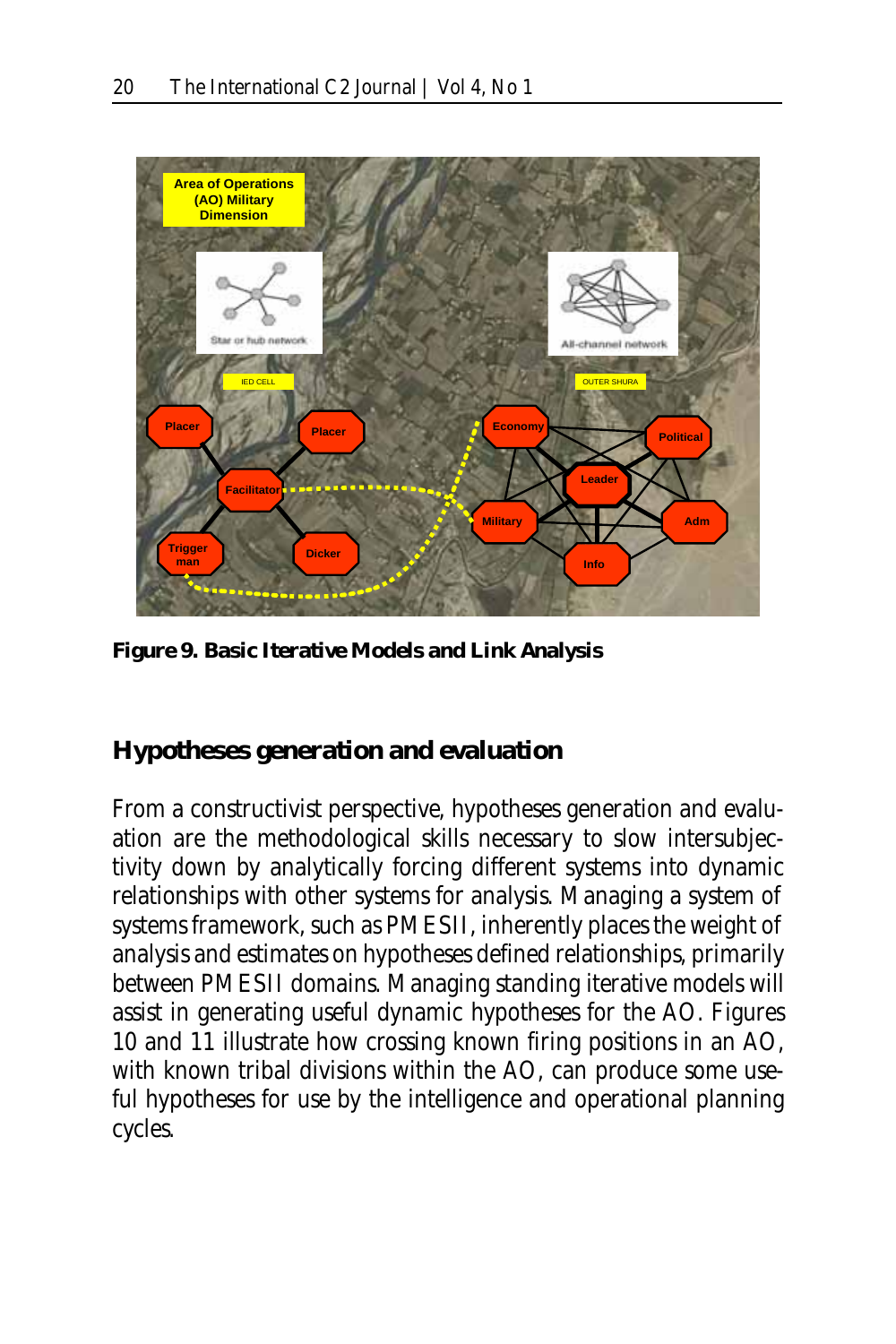

**Figure 10. Known Firing Positions in AO vs. AO Tribal**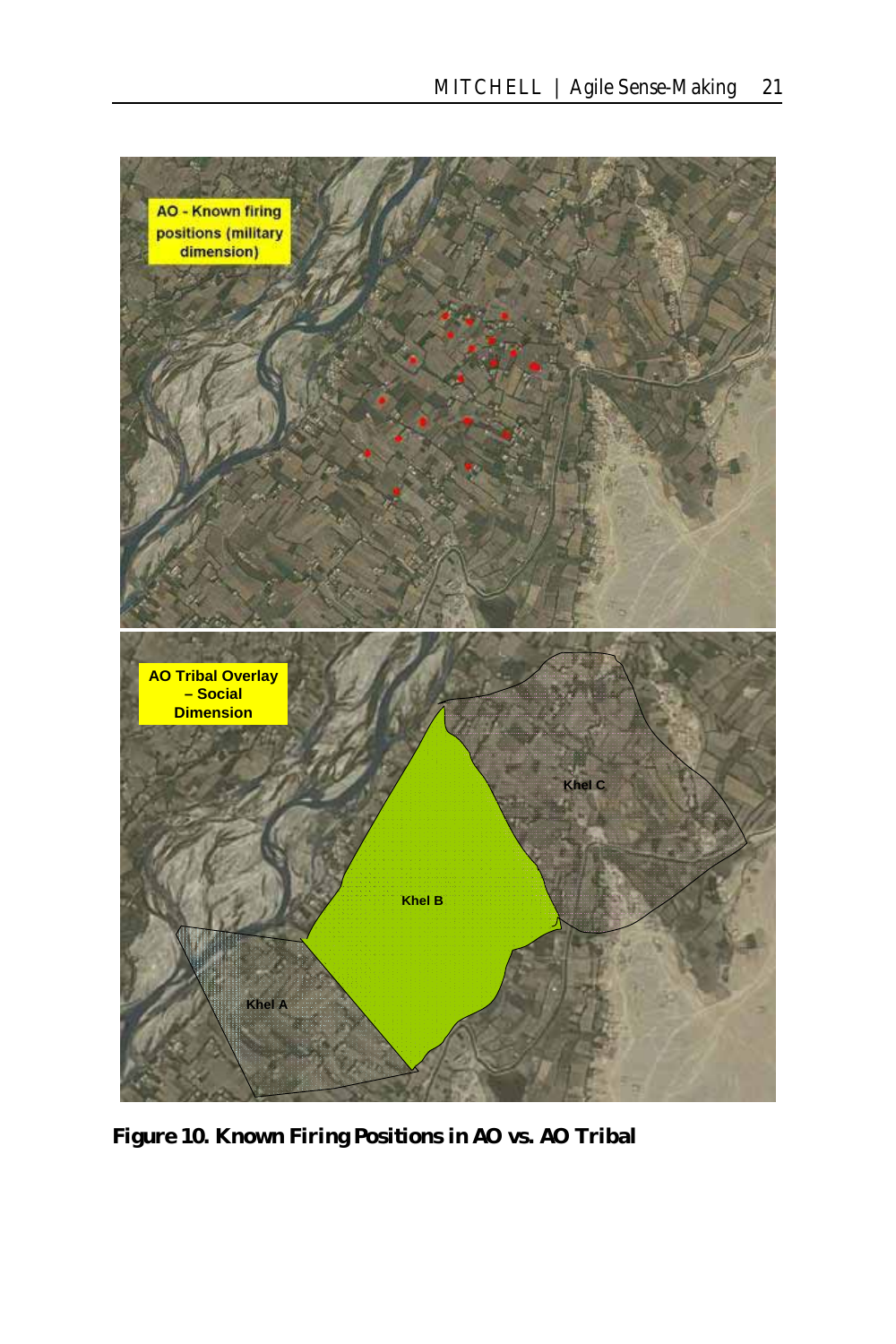

**Figure 11. Military Dimension-Social Dimension Integration. Resulting dynamic hypothesis for use in the OPP for COA generation:** *Members of the Khel (Clan) B are more likely to directly support the Taliban then members of Khel A, C.*

Therefore, based on this target generation and evaluation, resources can be focused on key members of Khel B's C2 structure, mutually supported by focused non-kinetic operations synchronized with psychological operations (PSYOPS.) The validity of the dynamic hypothesis can be checked with every iteration of the intelligence cycle.

Figures 12 and 13 represent the same process but with processed signals intelligence (SIGINT) analysis exploited together with the relevant tribal information for the AO. Again the *what* to put together and *how* will sometimes be the result of already existing hypotheses, such as in this case the hypothesis used by the SIGINT to relate the SIGINT hits to movement and a pattern of transport with confidence.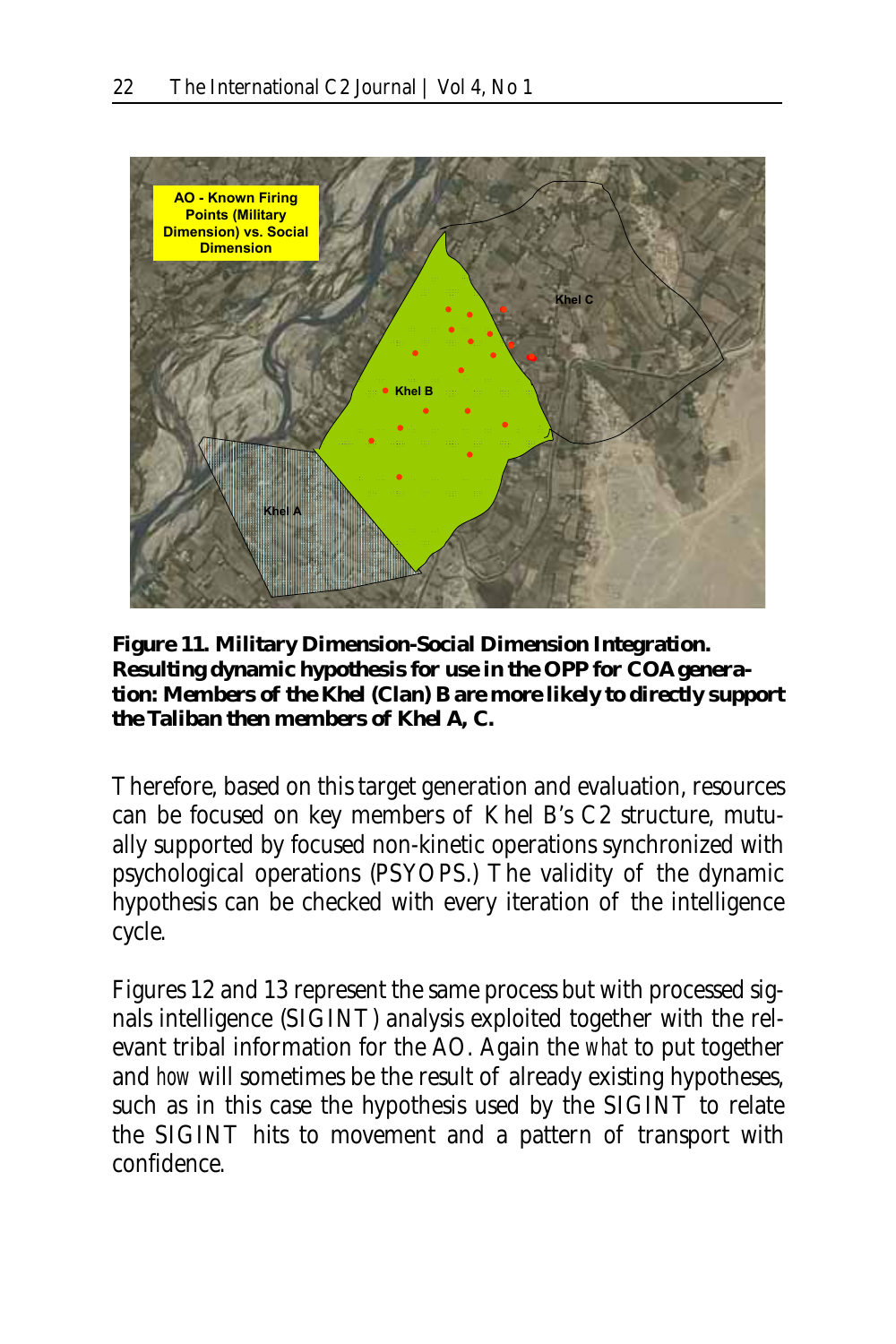

**Figure 12. Analyzed SIGINT Hits vs. AO Tribal**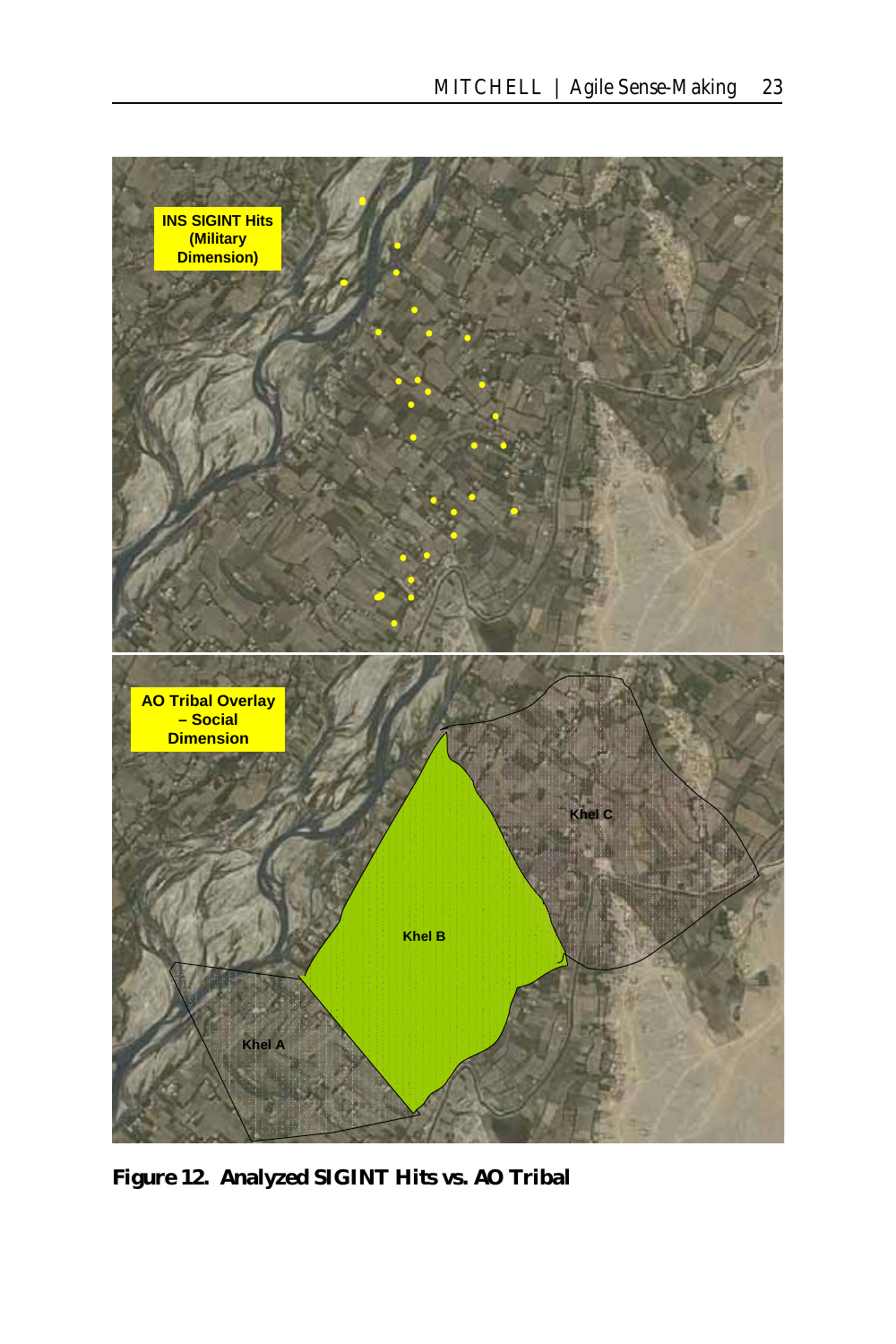

**Figure 13. Military Dimension vs. Social Dimension. Resulting dynamic hypothesis for use in the OPP for COA generation:** *Members of Khel B are more likely to have knowledge of Taliban weapons caches in AO then members of Khel A, B.*

Again such a hypothesis can be validated with the intelligence cycle iteration that is already synchronized with the OPP, so COA generation and evaluation should already be harmonized.

There are methodological differences in approaches to hypothesis generation and evaluation that can have a major impact on battlespace planning. Figure 14 represents a comparative view of two different approaches to hypothesis generation, historical comparison versus situational logic that could lead to a major difference in results. In this case, using historical comparison, a hypothesis was generated that predicted the Taliban would use mountain trails to migrate to Western Pakistan for the winter, after the 2007 poppy harvest in Afghanistan. This hypothesis was based on noting the similarities of routine from previous years (i.e., 2004, 2005, and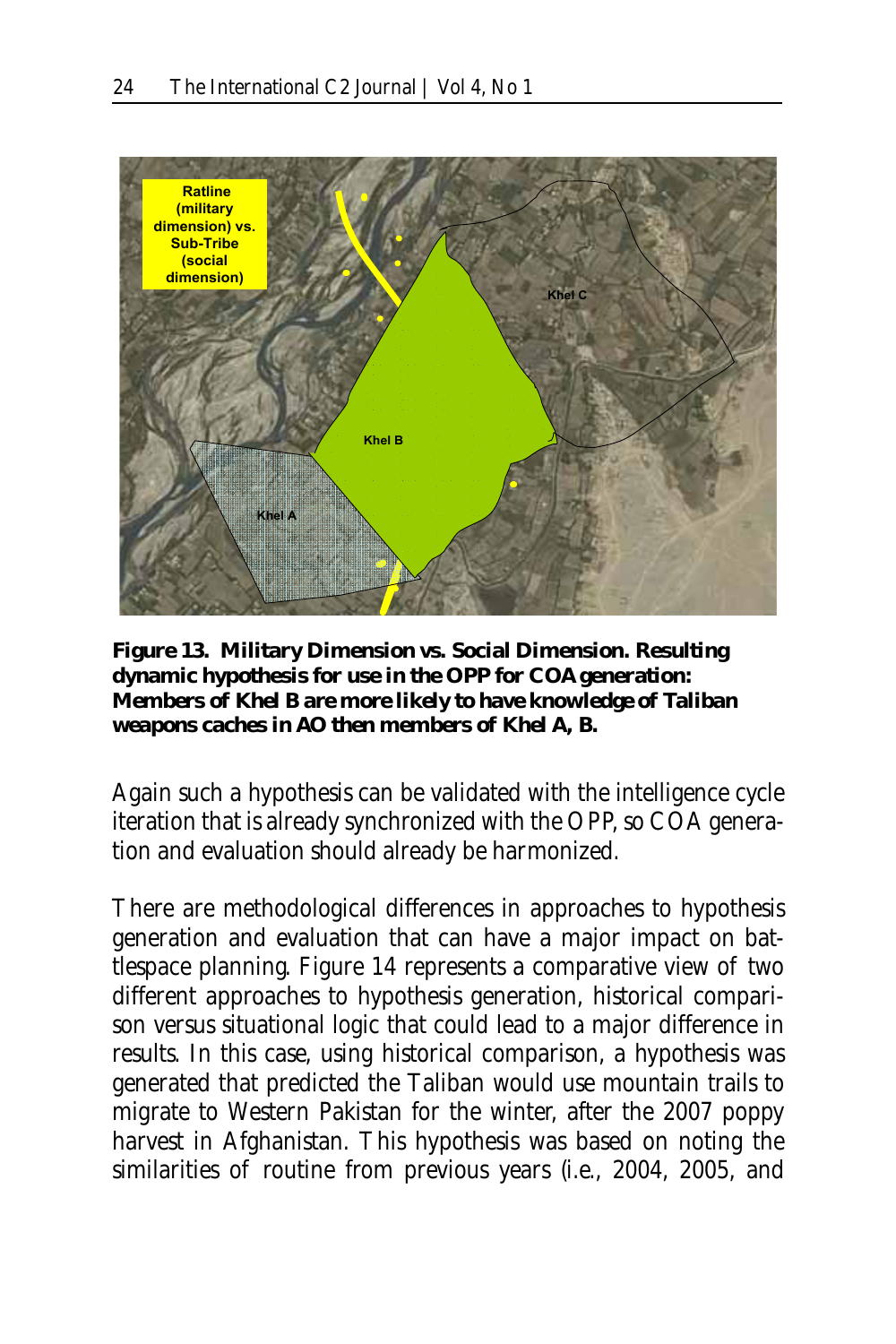2006) and *filling in the gaps* of uncertainty for 2007. Inevitably, alone it would drive the direction of the intelligence cycle to search for similarities to previous years to confirm the hypothesis, in the process risk missing new evidence that might have come into play in 2007—such as a change in the tempo of the Pakistan military operations in Western Pakistan. Conversely, adopting the most common approach to hypothesis generation, situational logic, more detailed evidence from the existing year, 2007 will indeed be noted, but one risks missing lessons from previous years.



#### **Figure 14. Historical Comparison vs. Situation Logic (Ex. Prediction of 2007 Taliban Migration)**

Ideally our hypothesis generation skill set should focus on being aware of the strengths and weaknesses of different methodological approaches. If possible several approaches could be adopted simultaneously to have their individual results further validated through the intelligence cycle, and then weighted accordingly for use by decision-makers.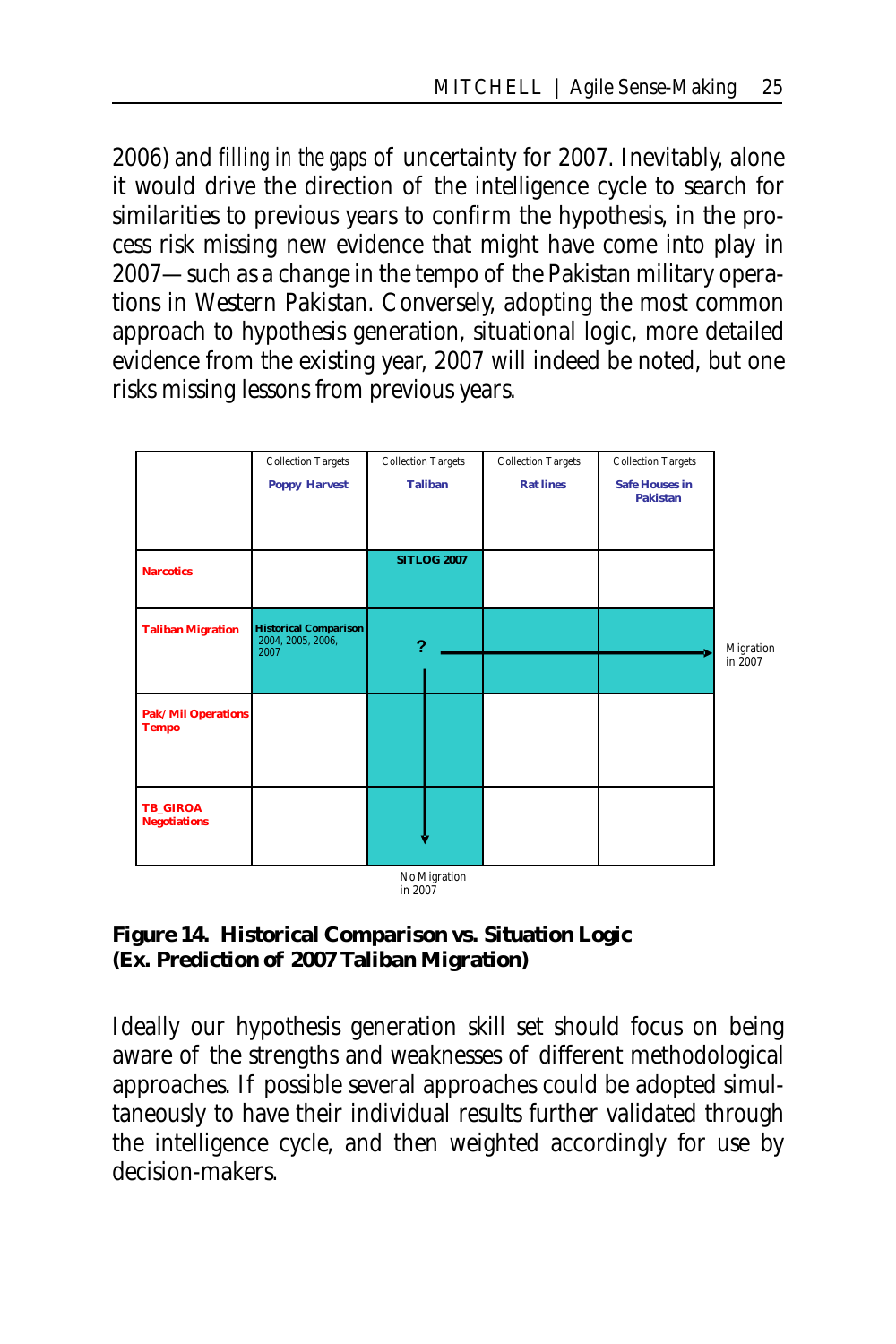#### **Conclusion**

This short introduction of constructivist thinking to C2 research intended to illustrate that in order to promote sense-making agility in the battlespace, we must provide the MI analysts with more comprehensive and systematic methodological skills to better manage intersubjectivity. The three skill sets presented here were: Network philosophy (or system of systems thinking) to support the development of a common analytical language; iterative modeling to bridge network thinking to the intelligence cycle; and hypotheses generation and evaluation to slow the intersubjective complexity down for analysis. Network philosophy, iterative modeling, and hypotheses generation are three mutually supportive points of departure for further research.

Other research could focus directly on the natural harmonization of constructivist philosophy with EBAO that will provide us with an opportunity to exploit 15 years of existing security policy research (Katzenstein 1996), and adapt it for use in the battlespace. This would contribute to building a common MI analysis language that replicates the popularity of ORBATs, but for use with agile sensemaking for complex battlespaces. Target network understandings for example, are not only easy to communicate to new analysts arriving in theatre, but also between the different branches of the military, various organizations or communities, and reach-back facilities. In the process we will build a common MI analytical language for complex battlespaces and common analytical tools, for promoting agile sense-making that will last well into the battlespace complexities of the 21st Century.

#### **References**

Adler, Emanuel. 2002. Constructivism and International Relations*.* In *Handbook of International Relations,* ed. Walter Carlsnaes, Thomas Risse, and Beth A. Simmons, 95-118. London: Sage.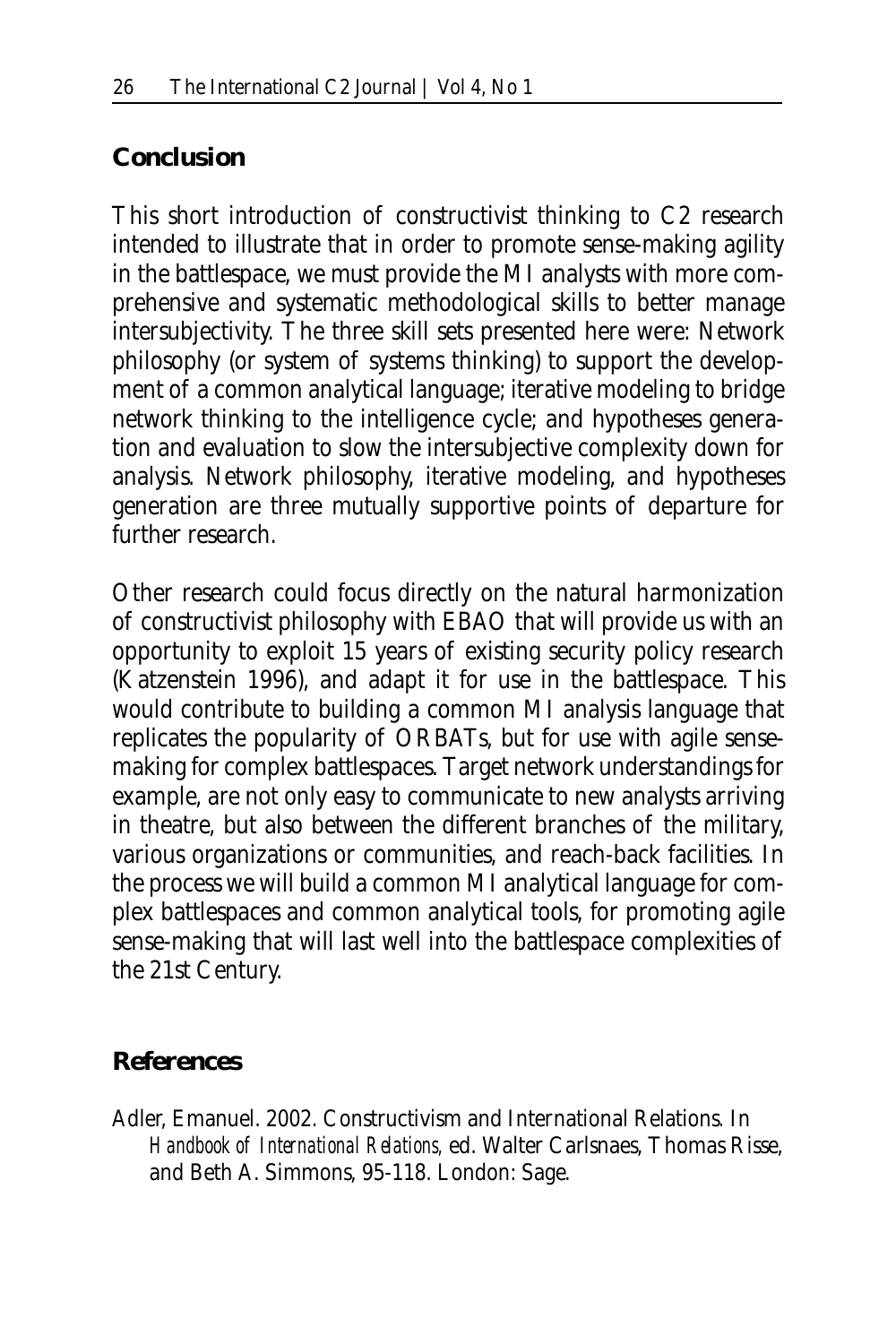- Adler, Emanuel and Michael Barnett, eds. 1998. *Security Communities.* Cambridge: Cambridge University Press.
- Adler, Emanuel. 1997. Seizing the Middle Ground: Constructivism in World Politics. *European Journal of International Relations* 3(3):318-363.
- Alberts, David S. and Richard E. Hayes. 2005. *Campaigns of Experimentation*. Washington, DC: CCRP Publication Series.
- Alberts, David S. and Thomas J. Czerwinski. 1997. *Complexity, Global Politics, and National Security.* Washington, DC: NDU Press. <http:// www.dodccrp.org/files/Alberts\_Complexity\_Global.pdf>
- Barnett, Michael N. 1999. Culture, Strategy, and Foreign Policy Change: Israel's Road to Oslo. *European Journal of International Relations* 5(1): 5-36.
- Barnett, Michael N. 1998. *Dialogues in Arab Politics*. New York, NY: Columbia University Press.
- Barnett, Michael N. 1996. *Israel in Comparative Perspective: Challenging the Conventional Wisdom*. New York, NY: State University of New York (SUNY) Press.
- Checkel, Jeffrey. 2001. *Bridging the Rational-Choice/Constructivist Gap? Theorizing Social Interaction in European Institutions.* Arena Working Papers wp00/11. University of Oslo Online Publications.<http:// www.arena.uio.no/publications/wp00\_11.htm>
- Checkel, Jeffrey. 1999. Social Construction and Integration. *Journal of European Public Policy* 6(4).
- Checkel, Jeffrey. 1998. The Constructivist Turn in International Relations Theory (A Review Essay). *World Politics* 50(2).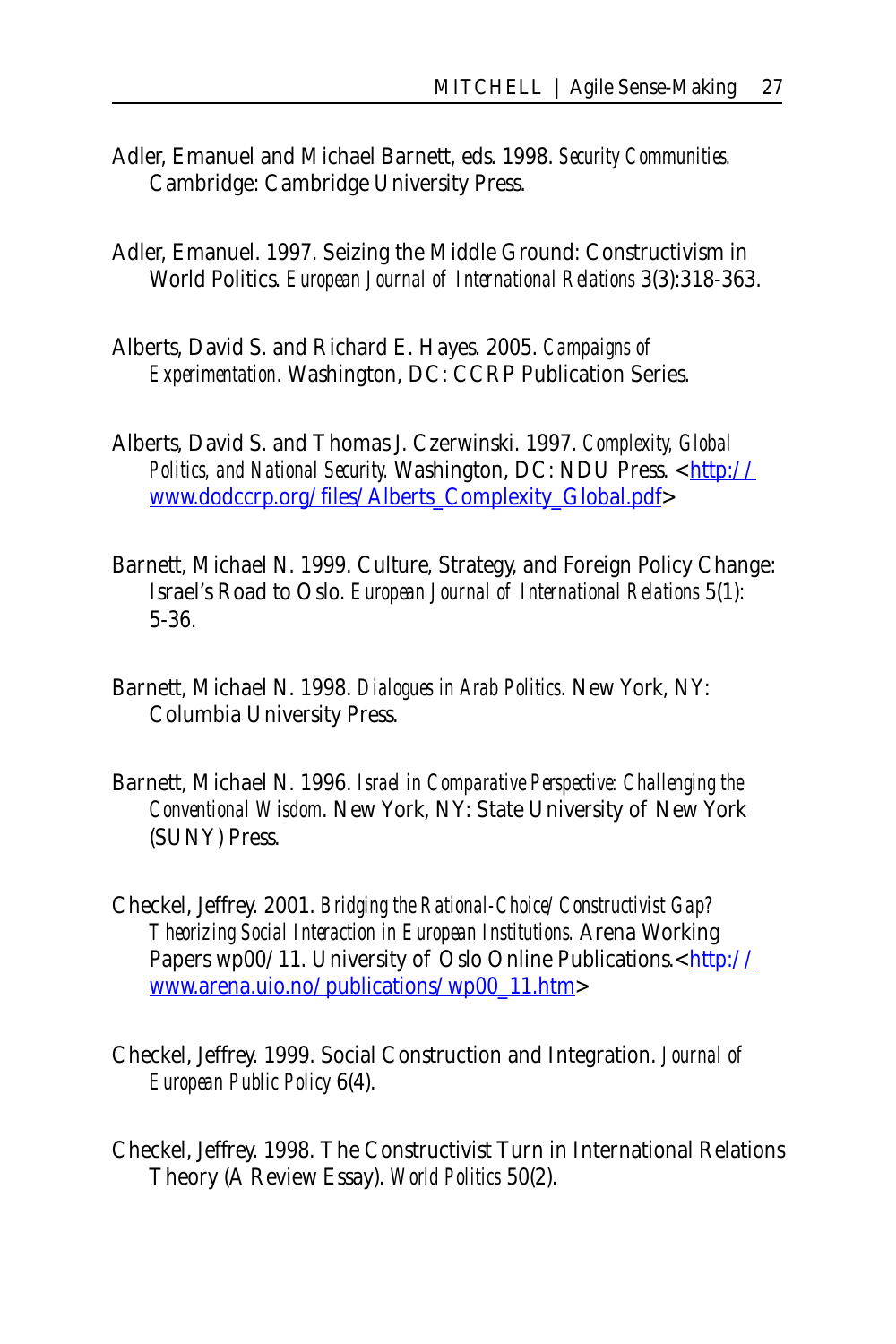- Clark, Robert M. 2003. *Intelligence Analysis: A Target-Centric Approach*. Washington, DC: CQ Press.
- Czerwinski, Thomas J. 1998. *Coping with the Bounds: Speculations on Nonlinearity in Military Affairs*. Washington, DC: CCRP Publication Series.
- Czerwinski, Thomas J. 1996. Command and Control at the Crossroads. *Parameters*, Autumn:121-132.
- Herman, Michael. 2004. *Intelligence Power in Peace and War*. Cambridge: Cambridge University Press.
- Herman, Robert. 1996. Identity, Norms, and National Security: The Soviet Foreign Policy Revolution and the End of the Cold War. In *The Culture of National Security: Norms and Identity in World Politics,* ed. Peter J. Katzenstein, 271-316. New York, NY: Columbia University Press.
- Heuer, Richard J. Jr. 2006. *Psychology of Intelligence Analysis*. New York, NY: Nova Science Publishers, Inc.
- Halloway, David. 1983. *The Soviet Union and the Arms Race*. New Haven, CT: Yale University Press.
- Holms-Eber, Paula and Maj. Brian Kane. 2009. Incorporating Culture Into the MCPP: Culture Influences Planning Factors. *Marine Corps*  Gazette October. <http://www.marinecorpsgazette-digital.com/mari necorpsgazette/200910?pg=56#pg56>
- Hopf, Ted. 1998. The Promise of Constructivism in International Relations Theory. *International Security, Summer* 23(1): 171-200.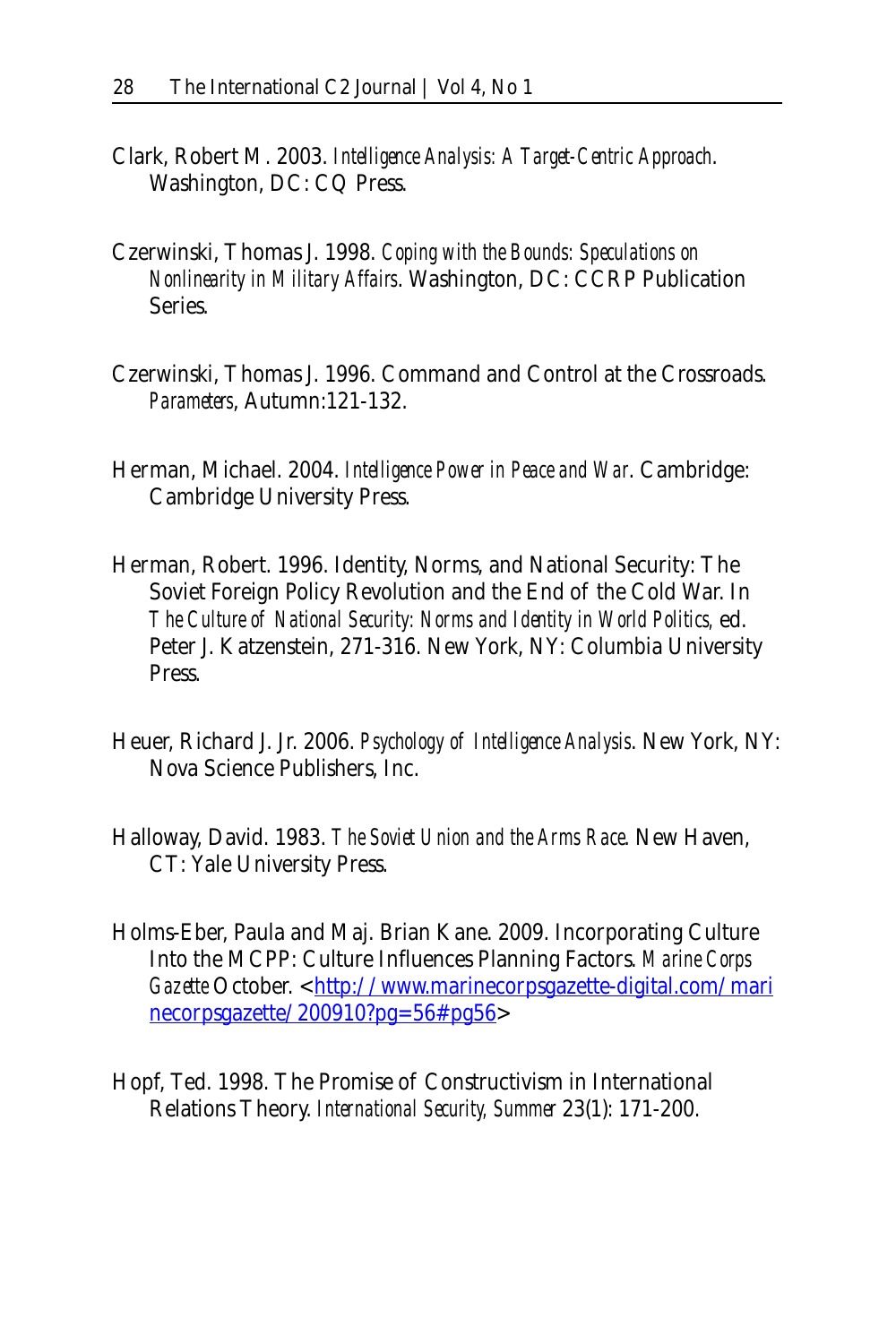- Finnemore, Martha and Sikkink, Kathryn. 2001. Taking Stock: The Constructivist Research Program in International Relations and Comparative Politics. *Annual Reviews of Political Science* 4: 391-416.
- Finnemore, Martha and Kathryn Sikkink. 1998. International Norm Dynamics and Political Change. *International Organization* 52(4): 887-917.
- Finnemore, Martha. 1996. *National Interests in International Society.* Ithaca, NY: Cornell University Press.
- Finnemore, Martha. 1993. International Organizations as Teachers of Norms: The United Nations Educational, Scientific, and Cultural Organization and Science Policy. *International Organization* 47(4): 565-597.
- Johnson, Stuart E., and Levis, Alexander H., eds. 1989. *Science of Command and Control: Coping with Complexity*. Fairfax, VA: AFCEA International Press.
- Johnson, Stuart E., and Levis, Alexander H., eds. 1988. *Science of Command and Control: Coping with Uncertainty*. Fairfax, VA: AFCEA International Press.
- Goodman, Alan E. 2003. Shifting Paradigms and Shifting Gears: A Perspective on Why There is No Post-Cold War Intelligence Agenda. In *Intelligence Analysis and Assessment*, eds. David A. Charters, Stuart Farson, and Glen P. Hastedt. Milton Park, UK: Frank Cass Publishers.
- Katz, Barry M. 1989. *Foreign Intelligence*. London, UK: Harvard University Press.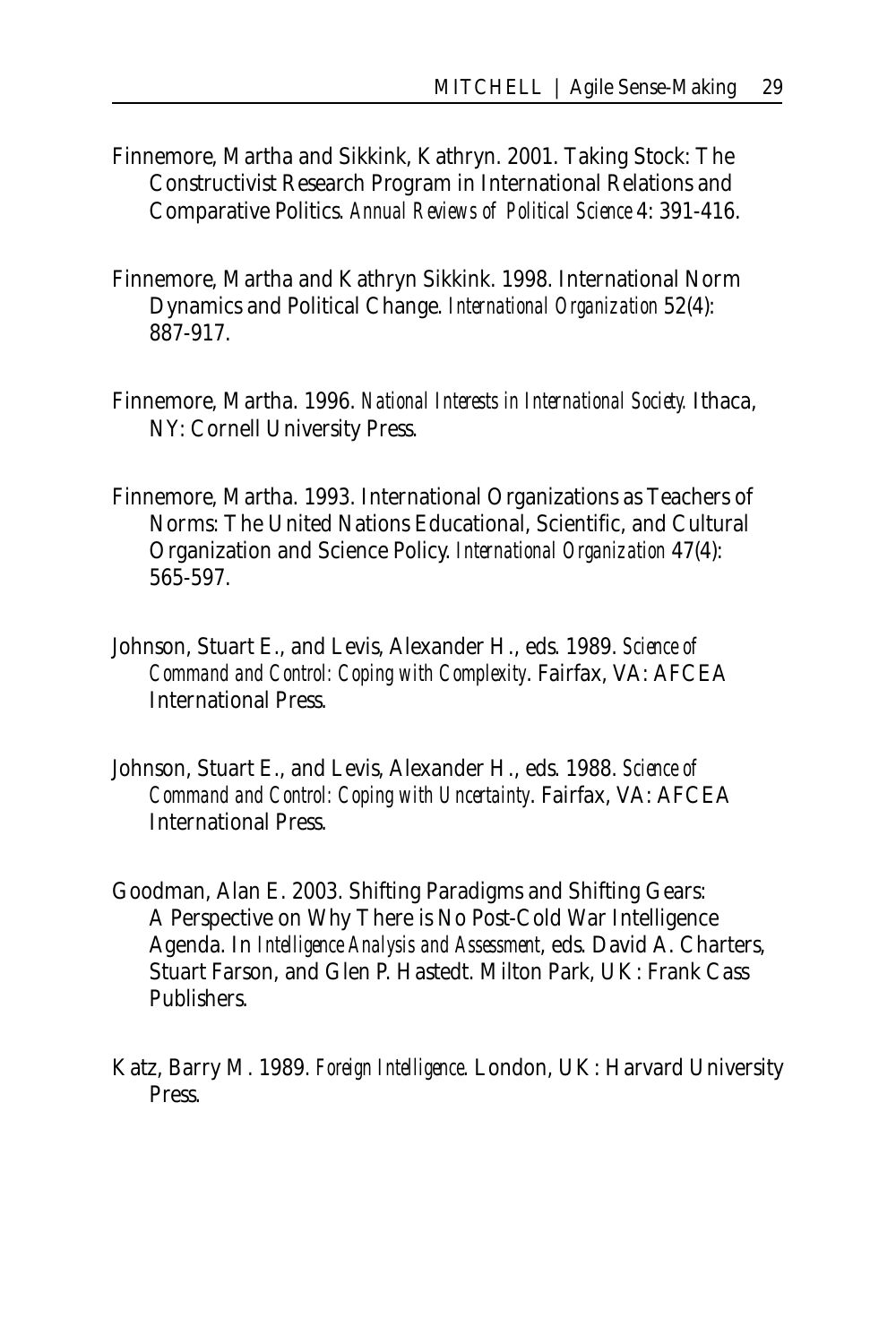- Katzenstein, Peter J. 1996. *The Culture of National Security: Norms and Identity in World Politics*. New York, NY: Columbia University Press.
- Katzenstein, Peter J. 1993. *Cultural Norms and National Security: Police and Military in Post-War Japan*. Ithaca, NY: Cornell University Press.
- Klotz, Audie. 1995. *Norms in International Relations: The Struggle Against Apartheid.* Ithica, NY: Cornell University Press.
- Kratochvil, Frederich and Yosef Lapid, eds. 1996. *The Return of Culture and Identity to IR Theory*. Boulder, CO: Lynne Rienner Publishers.
- Kratochvil, Friedrich. 1989. *Norms, Rules, and Decisions: On the Conditions of Practical and Legal Reasoning in International Relations and Domestic Affairs/ Friedrich V. Kratochwil*. Cambridge [Cambridgeshire]; New York: Cambridge University Press.
- Libicki, Martin C. and Stuart E. Johnson, eds. 1995. *Dominant Battlespace Knowledge: The Winning Edge*. Washington, DC: National Defense University Press. <http://www.questia.com/read/9384031>
- Luttwak, Edward N. 2001. *Strategy: The Logic of War and Peace*. Cambridge, MA: Harvard University Press.
- Luttwak, Edward N. 1987. *Strategy: The Logic of War and Peace.* Cambridge MA: Belknap Press of Harvard University Press.
- Mitchell, William. 2004. *Instrumental Friend or Foe? Constructivist Activism in Security Policy Means Analysis.* Aarhus, Denmark: Aarhus University Press, Politica.
- Mitchell, William. 2002. An American Intelligence Community Back on Track? *Militært Tidskrift,* October: 480-493.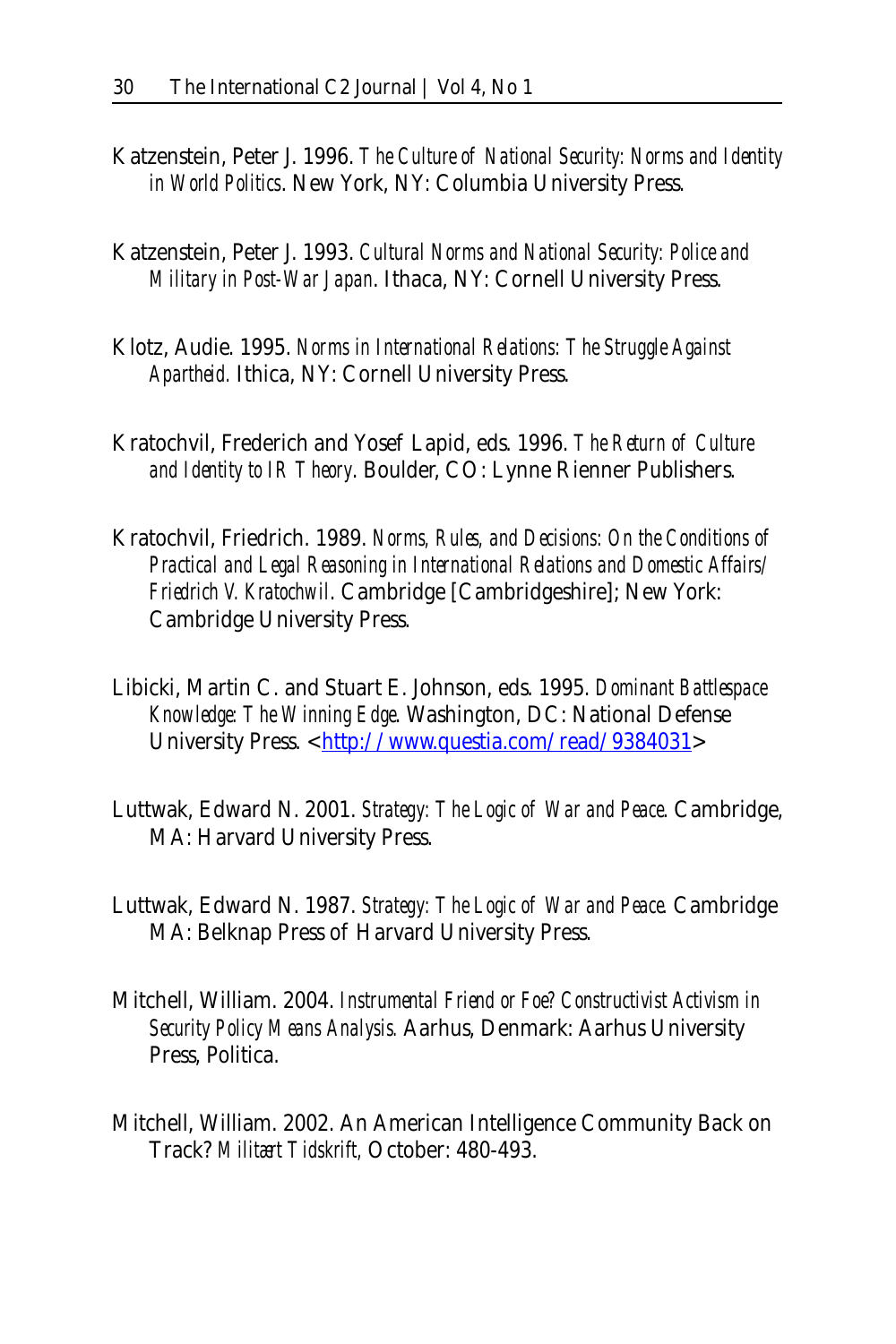- Moffat, James. 2003. *Complexity Theory and Network Centric Warfare*. Washington, DC: CCRP Publication Series. <http://www.dodccrp. org/files/Moffat\_Complexity.pdf>
- NATO Research and Technology Organisation (RTO) Research Group SAS-070. 2007. Bi-Strategic Command Pre-Doctrinal Handbook. *Effects Based Approach to Operations.*
- NATO Research Group SAS-026. 2002. *Code of Best Practice of C2 Assessment Analysts Summary Guide.* Washington, DC: CCRP Publication Series. <http://www.dodccrp.org/files/NATO\_Analyst. PDF>
- NATO Research Group SAS-026. 2002. *Code of Best Practice for C2 Assessment*. Washington, DC: CCRP Publication Series. <http:// www.dodccrp.org/files/NATO\_COBP.pdf>
- NATO Research Group SAS-050. 2006. *Exploring New Command and*  Control Concepts and Capabilities. Final Report. <http://www.dodccrp. org/files/SAS-050 Final Report.pdf>
- Nicholson, Peter. 2006. Effects Based Strategy: Operations in the Cognitive Domain. *Security Challenges* 2(1): 133-146.
- Owens, Adm. William A. 1995. The Emerging Systems of Systems. *Naval Institute Proceedings* 121: 35-39.
- Phister, Paul W. Jr., Timothy Busch, and Igor G. Plonisch. 2003. Joint Synthetic Battlespace: Cornderstone for Predictive Battlespace Awareness. Paper presented at the *8th International Command and Control Research and Technology Symposium*, June 17-19, Washington, DC. <http://www.dodccrp.org/events/8th\_ICCRTS/pdf/005.pdf>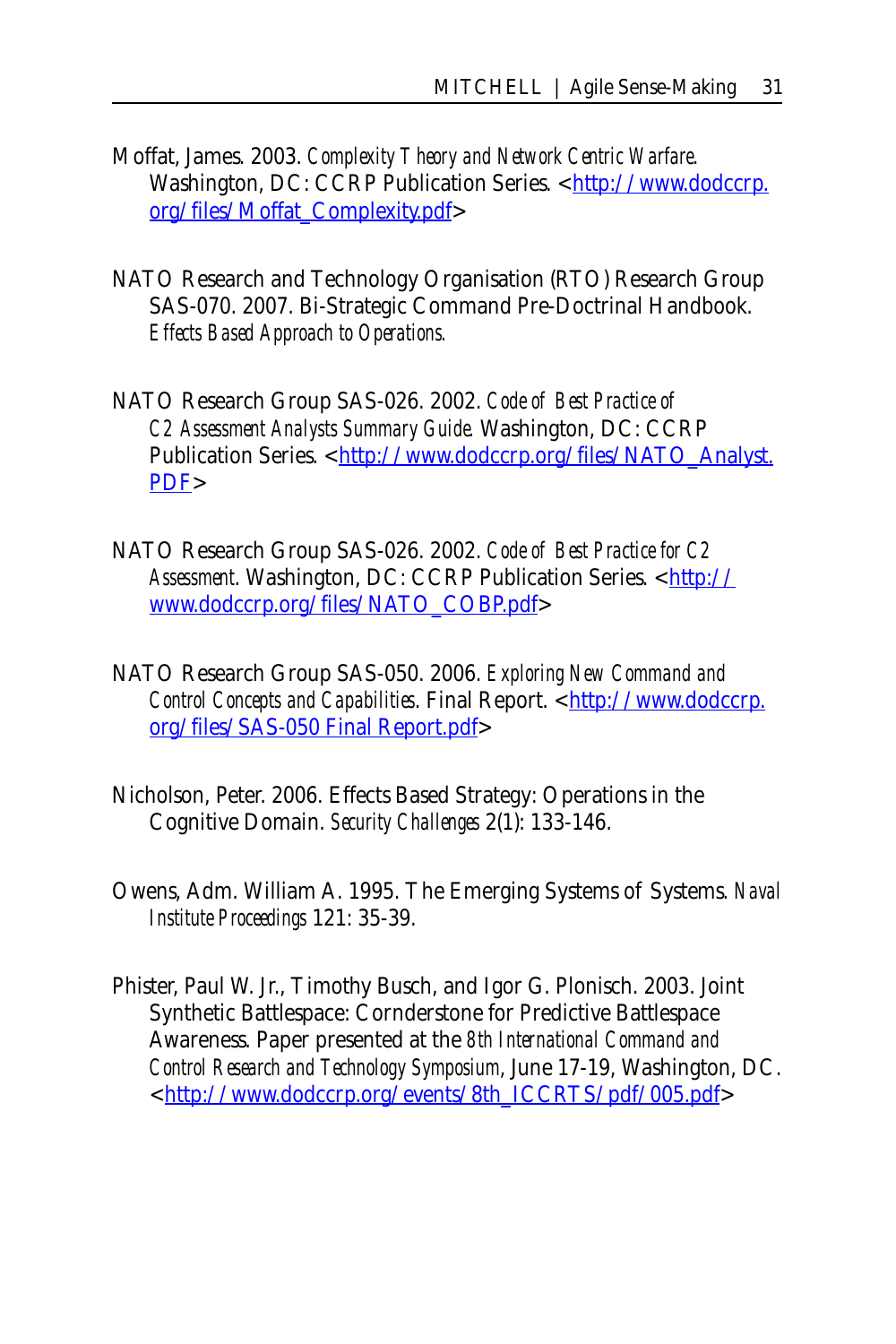- Reus-Smit, C. 2001. Constructivism. In *Theories of International Relations*, eds. Burchill S. and A. Linklatter. Oxford: Oxford University Press.
- Rogers, Marc. 1996. NATO On The Verge of A New Era. *Jane's Defence 96: The World In Conflict*. Jane's Defence Magazine: 22-23.
- Schoffner, Wilson A. 1993. Future Battlefield Dynamics and Complexities Require Timely and Relevant Information *Phalanx* 26(1): 31-35.
- Smith, Edward A. 2006. *Complexity, Networking, and Effects-Based Approaches to Operations*. Washington, DC: CCRP Publication Series. <http:// www.dodccrp.org/files/Smith\_Complexity.pdf>
- Smith, Edward A. 2003. *Effects Based Operations: Applying Network Centric Warfare in Peace, Crisis, and War*. Washington, DC: CCRP Publications Series. <http://www.dodccrp.org/files/Smith\_EBO.PDF>
- United Kingdom Ministry of Defence (MOD). 1999. *Joint Operational Intelligence*. Joint Warfare Publication (JWP) 2-00.
- United States Air Force Scientific Advisory Board. 2002. *Predictive Battlespace Awareness to Improve Military Effectiveness*. Report # SAB-TR-02-01. Washington, DC: Department of the Air Force.
- United States Army Field Manual, FMI 3-24.2. 2009. *Tactics in Counterinsurgency*. Washington, DC: Headquarters, Department of the Army. <http://www.fas.org/irp/doddir/army/fmi3-24-2.pdf>
- United States Marines Corps Publication. 2008. *Marines Corps Vision & Strategy 2025*. Washington, DC. <http://www.marines.mil/unit/ hqmc/cmc/Documents/MCVS2025%2030%20June.pdf>
- Yergin, Daniel. 1977. *Shattered Peace: The Origins of the Cold War and the National Security State*. Boston, MA: Houghton Mifflin.